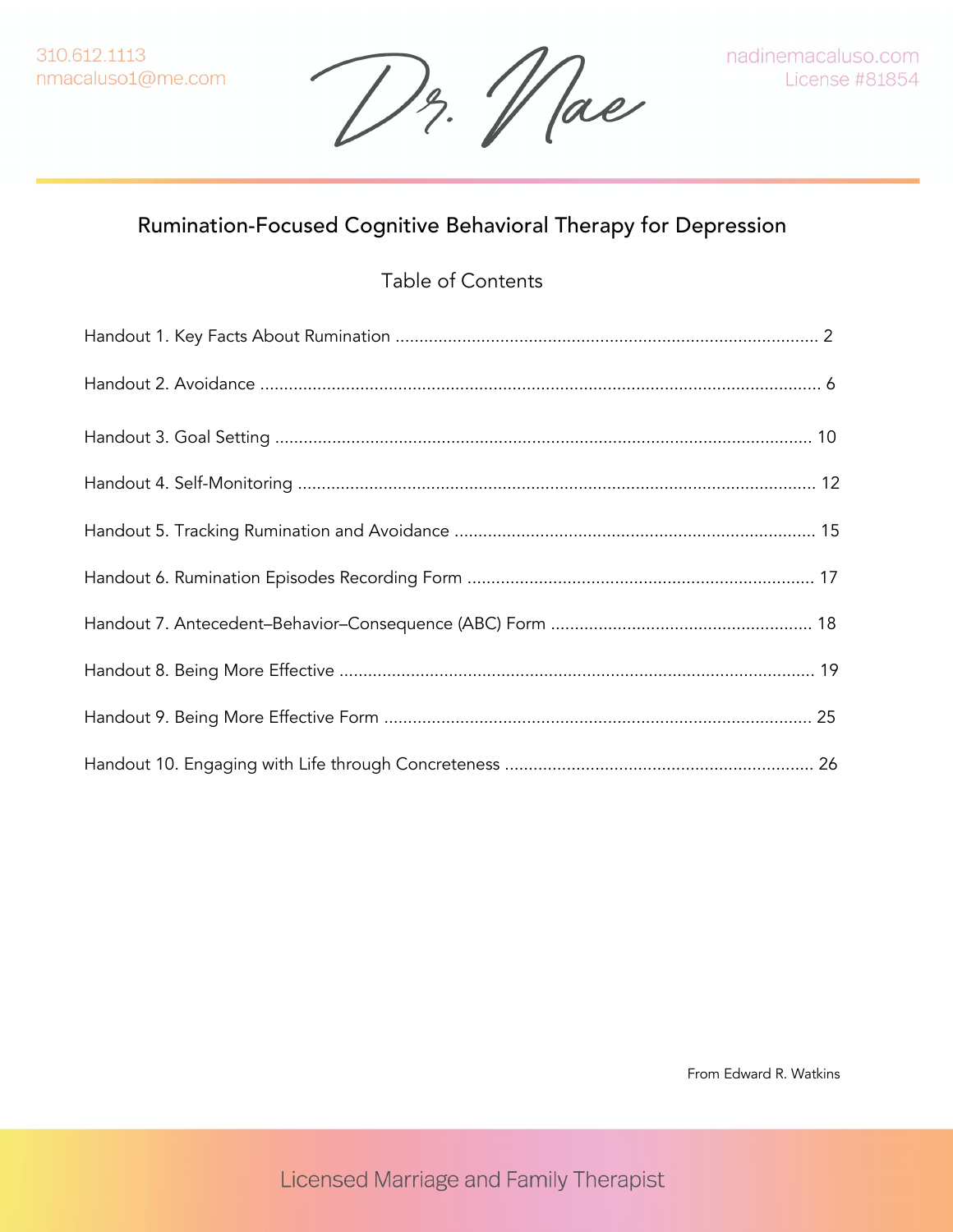'/ ae

# Handout 1. Key Facts About Rumination

### What Is Rumination?

Do you ever find yourself dwelling on a problem over and over again without getting anywhere? Do you spend a lot of time thinking about yourself and how you feel? Do you get stuck thinking over why you feel depressed or reviewing your failings and mistakes? Do you often worry about things? Are you often asking, "Why me?" Do you find yourself recalling a series of negative memories, with each upsetting memory leading on to another sad memory? Are you constantly judging and evaluating yourself, checking up on how well you are doing things, focusing on where you don't meet your expectations? All of these forms of repetitive thinking are what we call RUMINATION.

## Rumination involves going round and round the same thoughts in your mind—getting stuck in an upsetting groove.

This handout explains why we want to reduce rumination and some of the important facts we know about rumination.

Let's start by looking at your own experience of rumination. Spend a few moments reflecting on the effects that this kind of thinking has on you. Note down your answers to the following questions.

- Does it make you feel better or worse?
- Does it increase or reduce your energy levels?
- Does it increase or reduce the chances that you will get on with your plans and activities?

## Effects of Rumination

Most people find that much of the time rumination makes them feel worse and reduces their motivation to do things. In fact, there is a lot of scientific evidence now that rumination is a major factor contributing to the risk of getting depressed and to the maintenance of depression. People who ruminate more tend to get depressed more often and for longer. Furthermore, we know that rumination makes people more negative and less effective at solving problems. Rumination is considered to be a central engine driving the depression forward.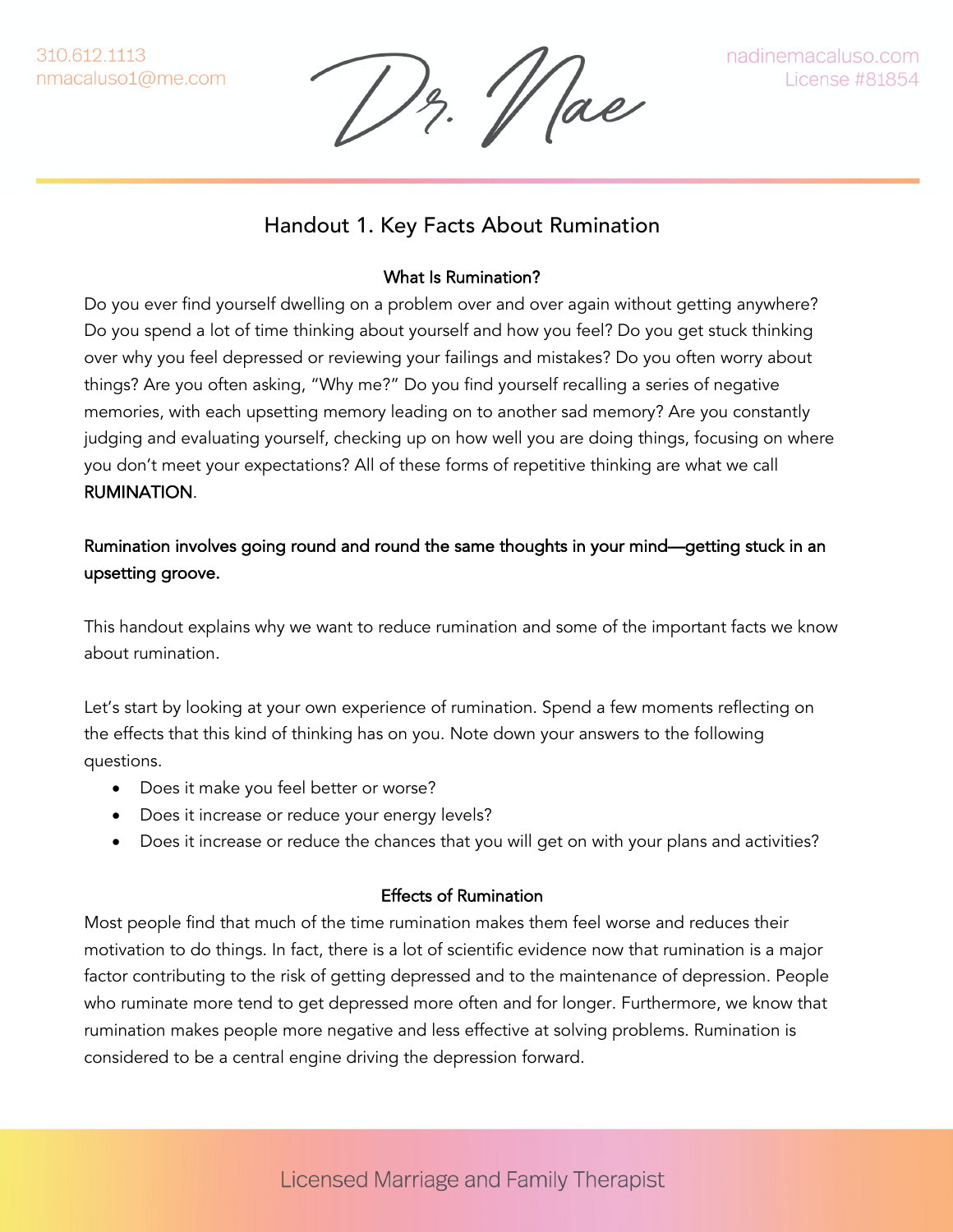1z. 11 Jae

Spend a few moments thinking about how different you might feel if you reduced all the thinking we described at the beginning of this handout—imagine how your life would be without all that rumination. This is what we hope to achieve within this therapy—helping you to find better ways to knock out the rumination.

### Learning about Rumination

A good start to dealing with rumination is to know a bit more about it. Here are some key facts about rumination.

# 1. Rumination is a common and normal response to difficulties. We all ruminate about things some

of the time. When there is a problem, it is natural to try and solve it, work it through, make sense of it by thinking about it. Indeed, thinking about things can be helpful, for example, look at how analysis has helped us to solve practical problems. Indeed, this way of thinking has led to many of the scientific and technological advances humans have made.

However, dwelling on problems can become unhelpful if you get stuck, and it goes on too long and does not seem to reach any kind of resolution—this is the kind of thinking we are focusing on when we talk about depressive rumination. One important thing we will do in this therapy is to try and find the difference between helpful thinking that leads to solutions to problems versus rumination that gets stuck and does not find a solution.

2. Thinking about problems and difficulties can sometimes be helpful and sometimes be unhelpful. The way that we think about things is important in determining whether we get stuck or solve problems. We will spend time in this therapy learning how to increase the more helpful style of thinking. Thus, the second thing to remember about rumination is that the style of thinking is important in determining how things turn out. In particular, people seem to get stuck in rumination if they try and think about the wrong things, for example, if they ask questions that are not answerable or if the balance of their thinking is not quite right.

3. Useful thinking about upsetting events and problems has a good balance between thought and action. For thinking about problems and difficulties to be useful, the balance between thinking and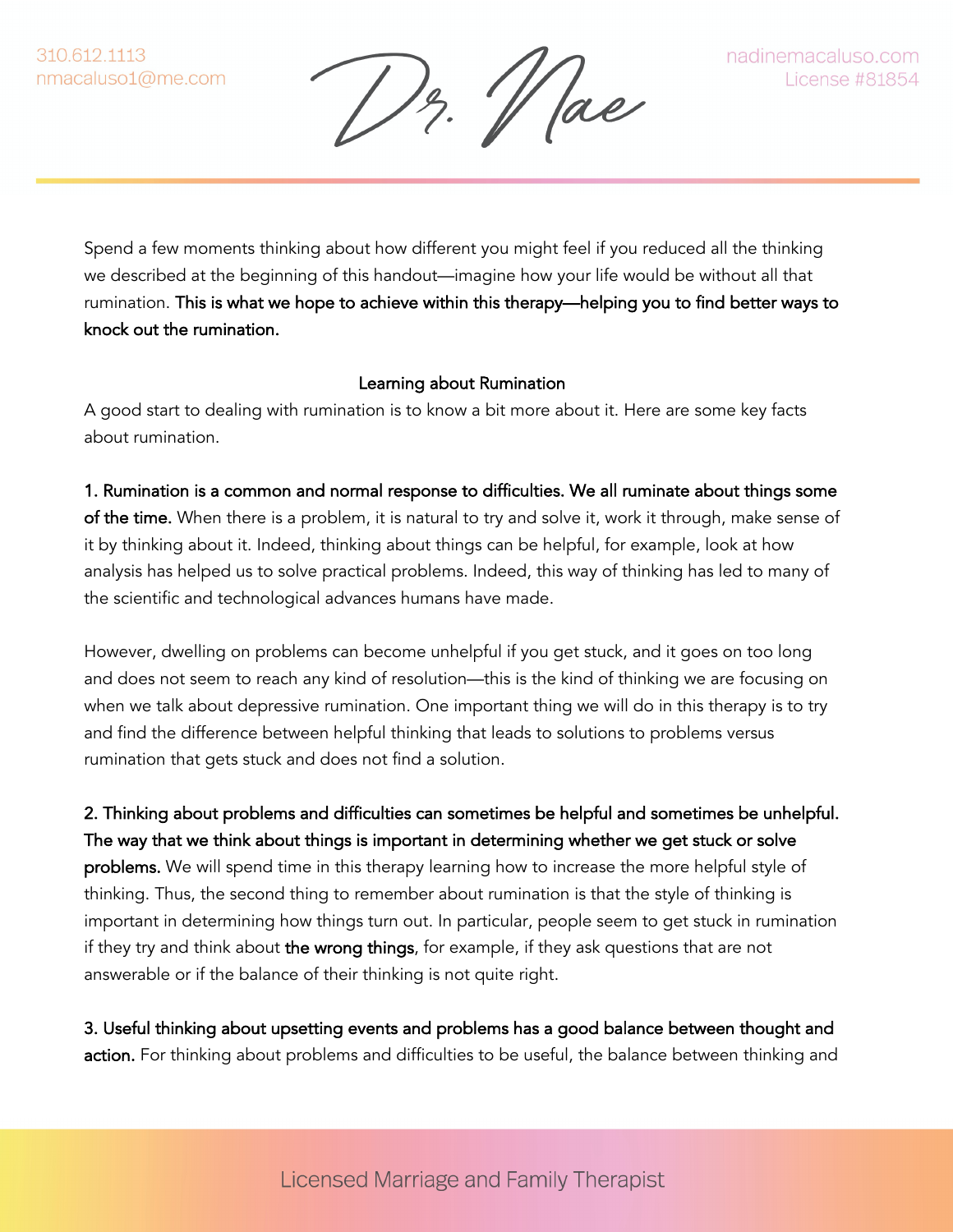'/ ae

action needs to be about right. If there is too much thinking that does not lead to action, then people often get stuck—just as it is unhelpful to have action without any thinking. Thinking is useful if it acts as a guide to action, and action then informs further thinking so that one feeds back into the other—however, if thinking becomes much more frequent than action or replaces action, then we end up with procrastination and avoidance, and problems are not solved.

Imagine that your car does not start. It is helpful to dwell on why it might not be starting and generate possible reasons for it not starting—problems with spark plugs, engine too cold, battery too low, and so forth—and thinking this through will help you to solve the problem. But for your thinking to be helpful you also need to actively investigate, for example, look under the hood, try different things—just thinking won't solve the problem. Likewise, just trying an action without dwelling on the problem probably won't solve the problem (e.g., repeatedly turning the key in the ignition). So, a balance is important.

Imagine the difference between asking:

| Why isn't the car starting? How can I fix it? |  | Why is this happening to me? |
|-----------------------------------------------|--|------------------------------|
|                                               |  |                              |

What was the effect of asking these two different questions? Did you find that "Why isn't the car starting? How can I fix it?" helped to focus you on what was happening, how the car had been acting and how you might fix the problem?

Did you notice that "Why is this happening to me?" led you to focus more on yourself and perhaps think about the meaning of the car not starting (e.g., how inconvenient the car not starting may be or how things like this keep happening to me or that this is my fault)? Did you think about other bad things that happen to you?

In general we find that questions that ask "why?" and look at evaluating meanings are unhelpful, while thinking about how to fix things and get things done is helpful. We will focus more on this distinction between thinking about the concrete details and thinking about the meaning of events as therapy progresses, using your own experience to fine-tune your skills at this.

# **Licensed Marriage and Family Therapist**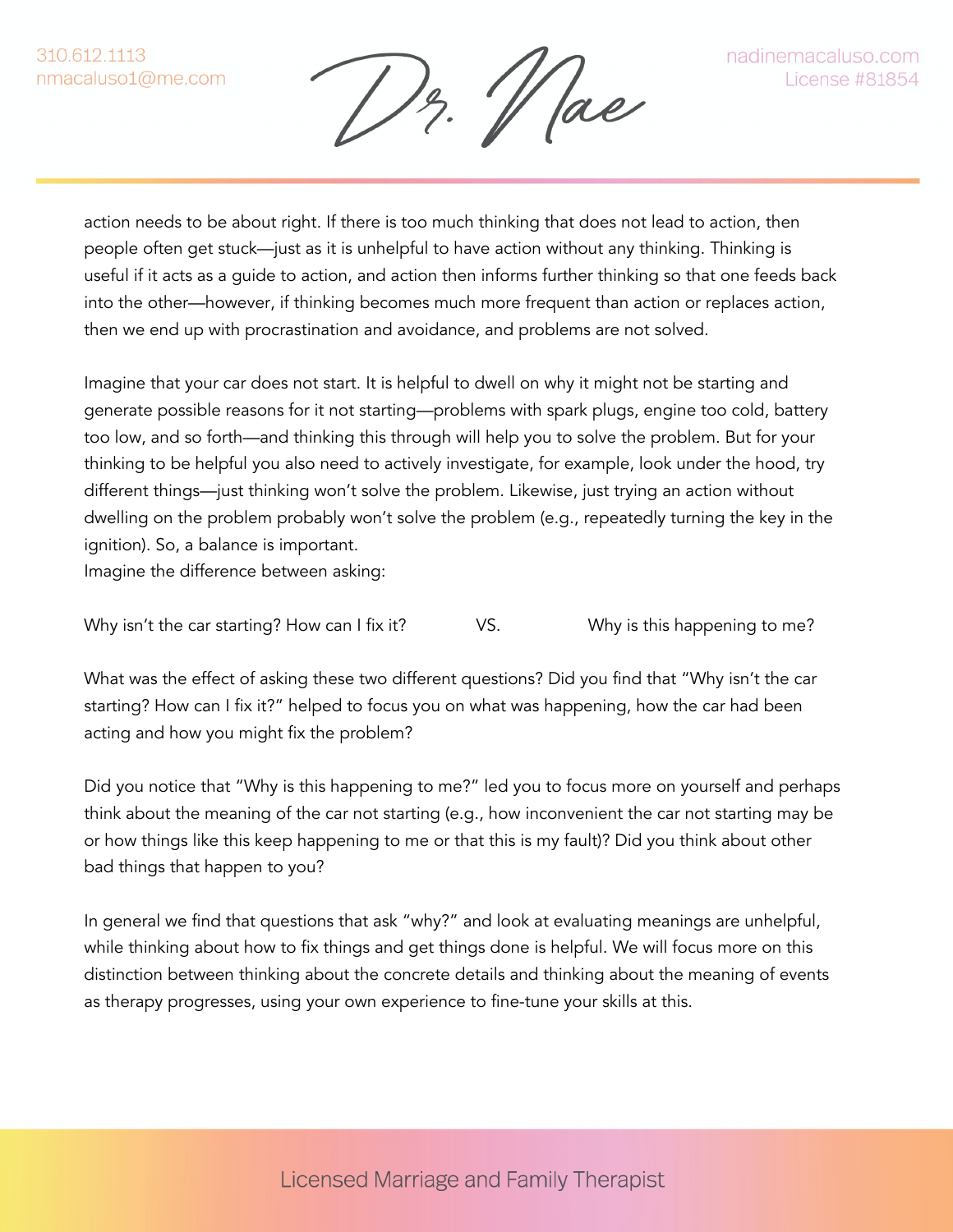'/ ae

4. Rumination is a learned habit, and old habits can be replaced with new habits. Rumination is learned because it was taught to us, or because at some point in our past there was some kind of payoff or reward for ruminating. Many people who ruminate talk about how they learned to think like this from one or both of their parents. For some people, rumination may have been a helpful response during their childhood, even though it is not helpful anymore. For example, for someone with a very critical, easily angered parent, spending a lot of time dwelling on whether the parent is upset and thinking about how to get every- thing right might be a good strategy to avoid criticism or punishment. However, if overlearned and applied to other situations, this strategy could then become problematic as everyone's behavior becomes overanalyzed.

The main message is that any learned behavior or habit can be replaced with a new, more helpful habit—repeated attempts at doing different things can help us learn a new set of responses. Thus we can be hopeful about the possibility of changing the rumination habit. One of the first things the therapy will ask you to do is to keep a record of your rumination—this is designed to help make you more aware of this habit. Increased awareness of a habit is the first step in changing it.

#### Key Points

- Rumination is a major factor in causing and maintaining depression.
- Rumination is a normal and common response to problems.
- Rumination becomes unhelpful when the balance between thinking and
- action is lost.
- Rumination is a learned habit.
- This therapy will focus on unlearning unhelpful rumination and learning
- new habits of more effective thinking.

#### Things to Do

- Try to become more aware of your rumination using the rumination diary forms (Handouts 5 and 6) each week.
- Try to notice the differences between helpful and unhelpful thinking—look out for those times when your thinking helps to solve a problem or make a plan, and compare them to times when your thinking gets stuck and makes you feel worse. Compare the two situations and see what is different between them.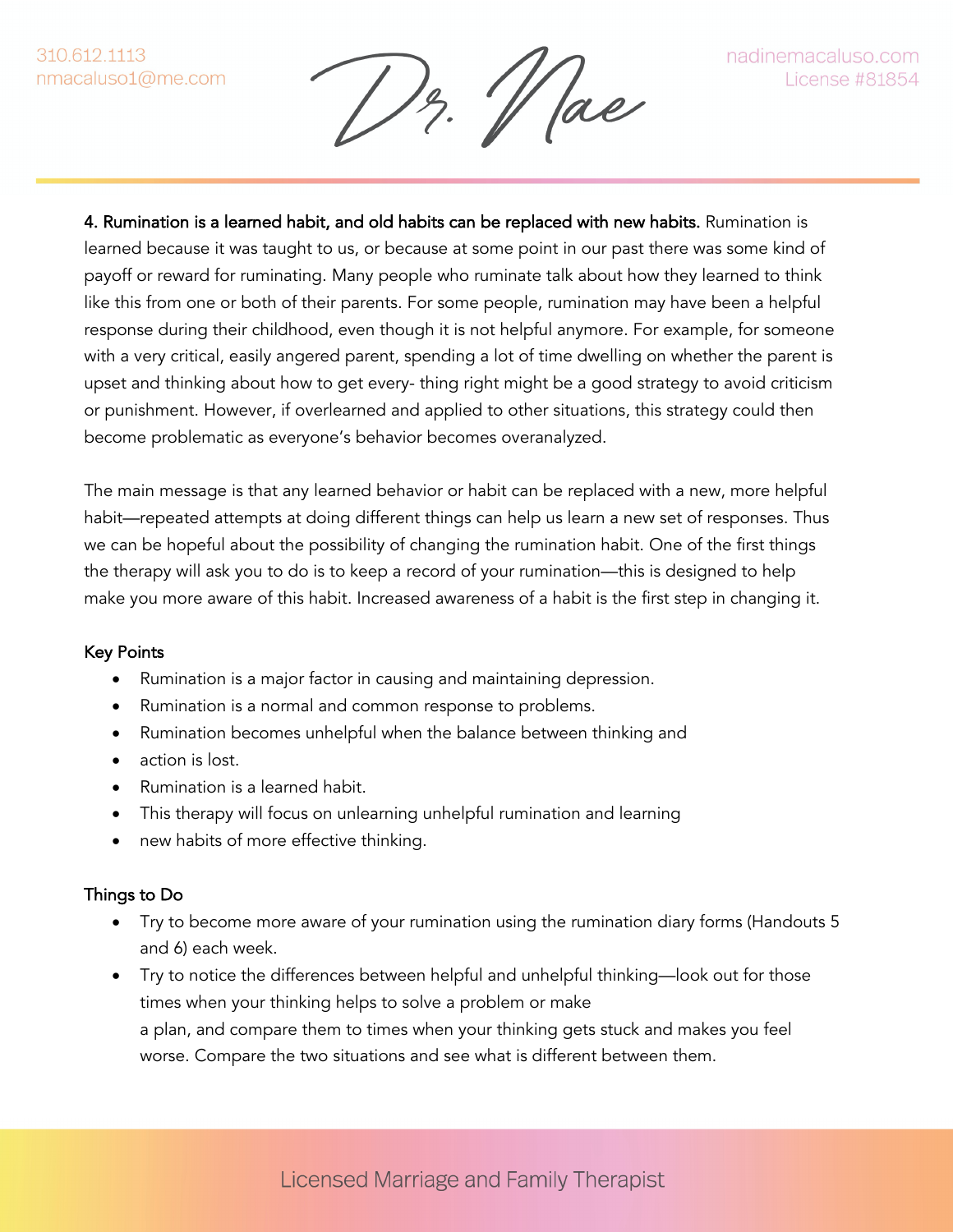Dr. Wae

# Handout 2. Avoidance

## What Is Avoidance?

A common element that helps to maintain many people's depression is avoidance. Avoidance can take many forms, including:

- 1. Procrastination—putting things off, going over and over things in your head without making a decision
- 2. Trying to avoid thinking about upsetting or emotional events
- 3. Suppressing feelings
- 4. Not trying new challenges and not taking risks
- 5. Withdrawal from other people and hiding away
- 6. Giving up activities that you used to enjoy or be good at
- 7. Not being assertive or expressing feelings to other people
- 8. Preferring to think about things rather than doing things
- 9. Numbing oneself with drugs or alcohol

Spend a few moments reflecting on which of these forms of avoidance (or other types of avoidance not listed here) you might be using.

Use the lines below to write down the main things that you avoid. Try to be as specific and detailed as possible:

\_\_\_\_\_\_\_\_\_\_\_\_\_\_\_\_\_\_\_\_\_\_\_\_\_\_\_\_\_\_\_\_\_\_\_\_\_\_\_\_\_\_\_\_\_\_\_\_\_\_\_\_\_\_\_\_\_\_\_\_\_\_\_\_\_\_\_\_\_\_\_\_\_\_\_\_\_\_\_\_\_

\_\_\_\_\_\_\_\_\_\_\_\_\_\_\_\_\_\_\_\_\_\_\_\_\_\_\_\_\_\_\_\_\_\_\_\_\_\_\_\_\_\_\_\_\_\_\_\_\_\_\_\_\_\_\_\_\_\_\_\_\_\_\_\_\_\_\_\_\_\_\_\_\_\_\_\_\_\_\_\_\_

\_\_\_\_\_\_\_\_\_\_\_\_\_\_\_\_\_\_\_\_\_\_\_\_\_\_\_\_\_\_\_\_\_\_\_\_\_\_\_\_\_\_\_\_\_\_\_\_\_\_\_\_\_\_\_\_\_\_\_\_\_\_\_\_\_\_\_\_\_\_\_\_\_\_\_\_\_\_\_\_\_

\_\_\_\_\_\_\_\_\_\_\_\_\_\_\_\_\_\_\_\_\_\_\_\_\_\_\_\_\_\_\_\_\_\_\_\_\_\_\_\_\_\_\_\_\_\_\_\_\_\_\_\_\_\_\_\_\_\_\_\_\_\_\_\_\_\_\_\_\_\_\_\_\_\_\_\_\_\_\_\_\_

\_\_\_\_\_\_\_\_\_\_\_\_\_\_\_\_\_\_\_\_\_\_\_\_\_\_\_\_\_\_\_\_\_\_\_\_\_\_\_\_\_\_\_\_\_\_\_\_\_\_\_\_\_\_\_\_\_\_\_\_\_\_\_\_\_\_\_\_\_\_\_\_\_\_\_\_\_\_\_\_\_

\_\_\_\_\_\_\_\_\_\_\_\_\_\_\_\_\_\_\_\_\_\_\_\_\_\_\_\_\_\_\_\_\_\_\_\_\_\_\_\_\_\_\_\_\_\_\_\_\_\_\_\_\_\_\_\_\_\_\_\_\_\_\_\_\_\_\_\_\_\_\_\_\_\_\_\_\_\_\_\_\_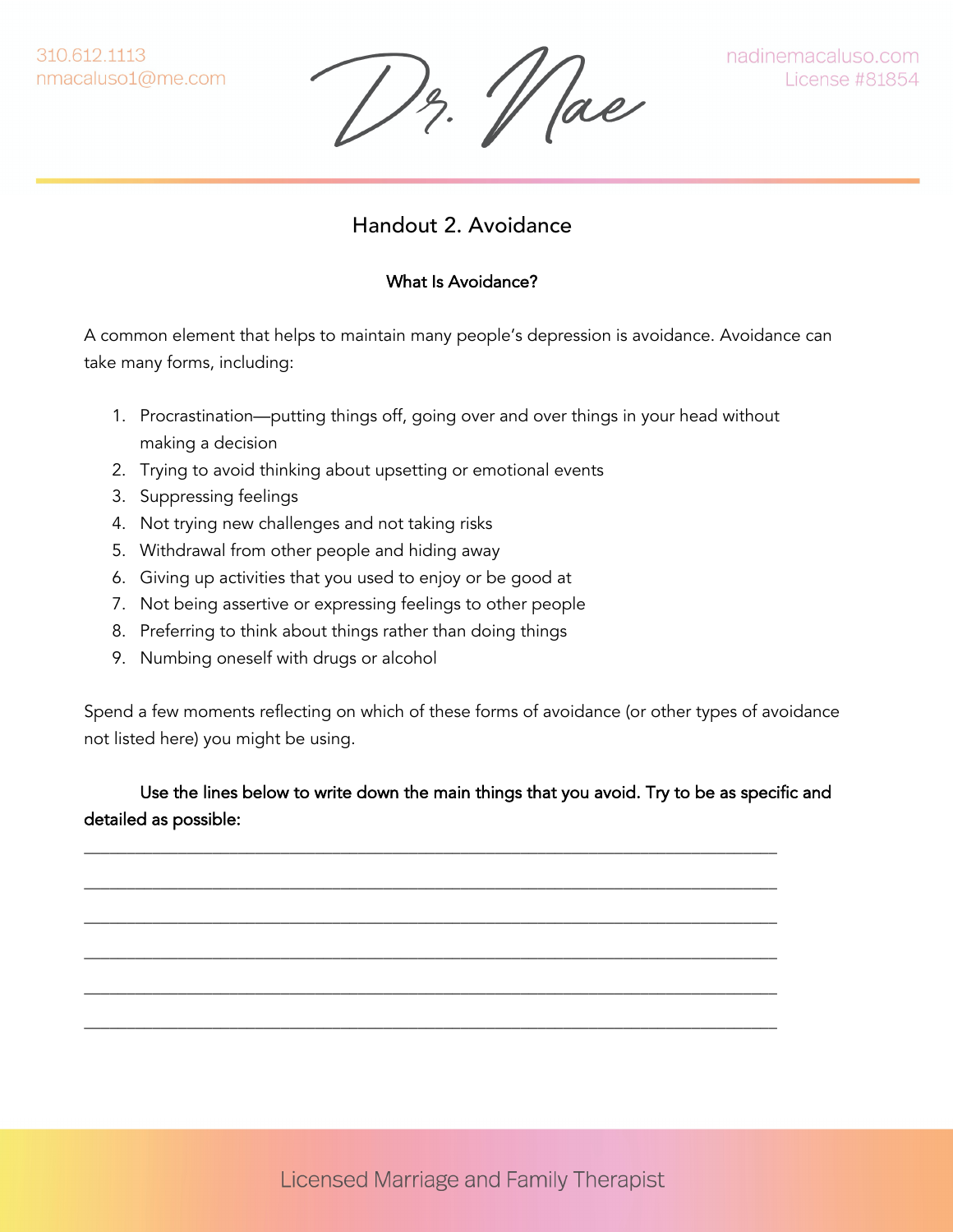310.612.1113 nmacaluso1@me.com

'/ ae

nadinemacaluso.com License #81854

#### Key Messages about Avoidance

#### 1. Avoidance is a normal response to threats and difficulties. It is useful for short-lived problems.

For acute or short-term difficulties, avoidance can be a very effective strategy. When faced with an immediate threat, such as being attacked, getting away and escaping is the most sensible thing to do. Likewise, when working on an important job, it may be useful to push away interfering upsetting thoughts until the job is finished. However, avoidance is less helpful when applied to longer-term problems that do not resolve themselves quickly.

2. Avoidance is less helpful in the longer term. There are several disadvantages to avoidance over the longer term. Avoidance leads to not coming into direct contact with an ongoing problem. When you avoid facing the problem, there is no chance of fixing it, and it will continue, leading to more distress and difficulty. For example, not telling someone else about how they act in a way that upsets you is likely to lead to their behavior continuing, which leads to more distress for you.

Avoidance closes life down. Avoidance tends to spread out and generalize to more and more things, leading to a closed, not very fulfilled life. By trying to avoid bad things, we often curtail our activities so that there are fewer positive things as well. To avoid the risk of failure, a person stops doing things where there is also the chance of success, or of learning something new. Avoidance can expand and expand until there are very few activities where there is any chance of feeling alive or fulfilled, further fueling the depressed mood. To reduce depression, you need to open up your options and possibilities and introduce the chance of doing exciting and rewarding activities—avoidance prevents and limits this.

#### Your Own Experience of Avoidance

Reflect on your own experience of avoidance—while it may have helped in the short term to avoid pain and upset, have things in the longer term gotten better or worse?

\_\_\_\_\_\_\_\_\_\_\_\_\_\_\_\_\_\_\_\_\_\_\_\_\_\_\_\_\_\_\_\_\_\_\_\_\_\_\_\_\_\_\_\_\_\_\_\_\_\_\_\_\_\_\_\_\_\_\_\_\_\_\_\_\_\_\_\_\_\_\_\_\_\_\_\_\_\_\_\_\_\_\_\_\_\_\_\_

\_\_\_\_\_\_\_\_\_\_\_\_\_\_\_\_\_\_\_\_\_\_\_\_\_\_\_\_\_\_\_\_\_\_\_\_\_\_\_\_\_\_\_\_\_\_\_\_\_\_\_\_\_\_\_\_\_\_\_\_\_\_\_\_\_\_\_\_\_\_\_\_\_\_\_\_\_\_\_\_\_\_\_\_\_\_\_\_

\_\_\_\_\_\_\_\_\_\_\_\_\_\_\_\_\_\_\_\_\_\_\_\_\_\_\_\_\_\_\_\_\_\_\_\_\_\_\_\_\_\_\_\_\_\_\_\_\_\_\_\_\_\_\_\_\_\_\_\_\_\_\_\_\_\_\_\_\_\_\_\_\_\_\_\_\_\_\_\_\_\_\_\_\_\_\_\_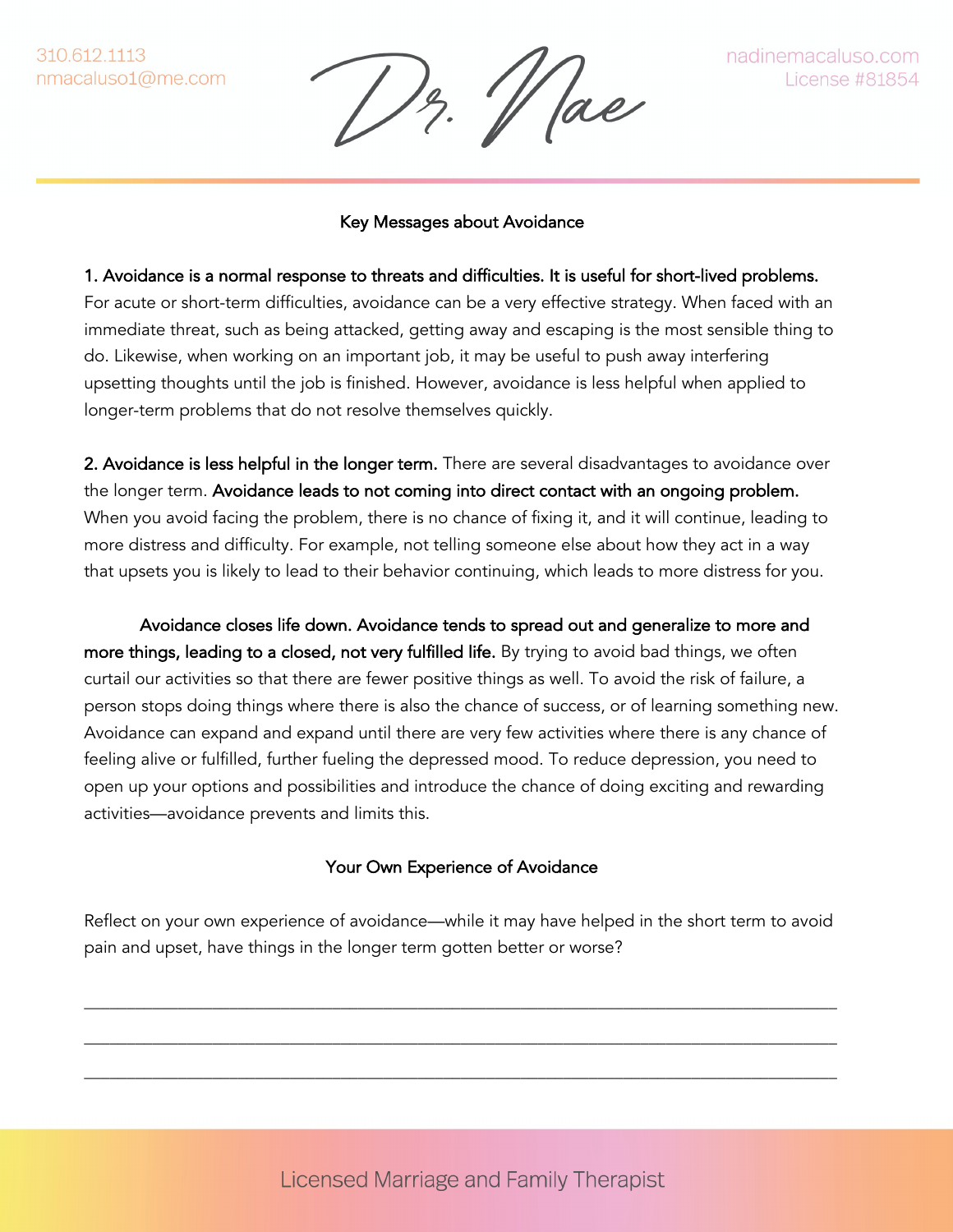1)z. 11 ae

Once you start avoiding things, have you noticed that the avoidance has increased or decreased over time?

\_\_\_\_\_\_\_\_\_\_\_\_\_\_\_\_\_\_\_\_\_\_\_\_\_\_\_\_\_\_\_\_\_\_\_\_\_\_\_\_\_\_\_\_\_\_\_\_\_\_\_\_\_\_\_\_\_\_\_\_\_\_\_\_\_\_\_\_\_\_\_\_\_\_\_\_\_\_\_\_\_\_\_\_\_\_\_\_

\_\_\_\_\_\_\_\_\_\_\_\_\_\_\_\_\_\_\_\_\_\_\_\_\_\_\_\_\_\_\_\_\_\_\_\_\_\_\_\_\_\_\_\_\_\_\_\_\_\_\_\_\_\_\_\_\_\_\_\_\_\_\_\_\_\_\_\_\_\_\_\_\_\_\_\_\_\_\_\_\_\_\_\_\_\_\_\_

\_\_\_\_\_\_\_\_\_\_\_\_\_\_\_\_\_\_\_\_\_\_\_\_\_\_\_\_\_\_\_\_\_\_\_\_\_\_\_\_\_\_\_\_\_\_\_\_\_\_\_\_\_\_\_\_\_\_\_\_\_\_\_\_\_\_\_\_\_\_\_\_\_\_\_\_\_\_\_\_\_\_\_\_\_\_\_\_

### Reducing Avoidance

1. Replace avoidance with approach—try new things. It can be difficult to reduce avoidance. Avoidance has become a habit and feels safe. The fear of things getting worse or of failure and humiliation or of people responding badly makes it hard to try and change. However, this therapy will focus on reducing avoidance and replacing it with approach behaviors—on trying to embrace life and what you can get out of it, rather than trying to get through it with as little pain as possible.

2. Start by trying small steps first. Identify things you used to do and enjoy and work on building them up first. Break each task down into smaller manageable steps – don't try to do it all at once.

3. Look at the pros and cons of avoidance. For each activity you avoid, weigh up the advantages and disadvantages of not doing versus doing that activity. Will you feel better once you have done it rather than putting it off?

4. Focus on what is good about doing something for its own sake rather than whether you are doing it well enough. A lot of avoidance is concerned with fear of not doing things well enough, of not being good enough. Instead of concentrating on the outcome of what you are doing (did it work or not?), as best you can, focus on the process of what you are doing—get absorbed in how you do it and focus on the intrinsic pleasure of doing it. For example, when playing sports you can focus on improving your technique and on the pleasure of taking part, rather than on whether you win or lose.

5. Remember that getting better at things takes practice.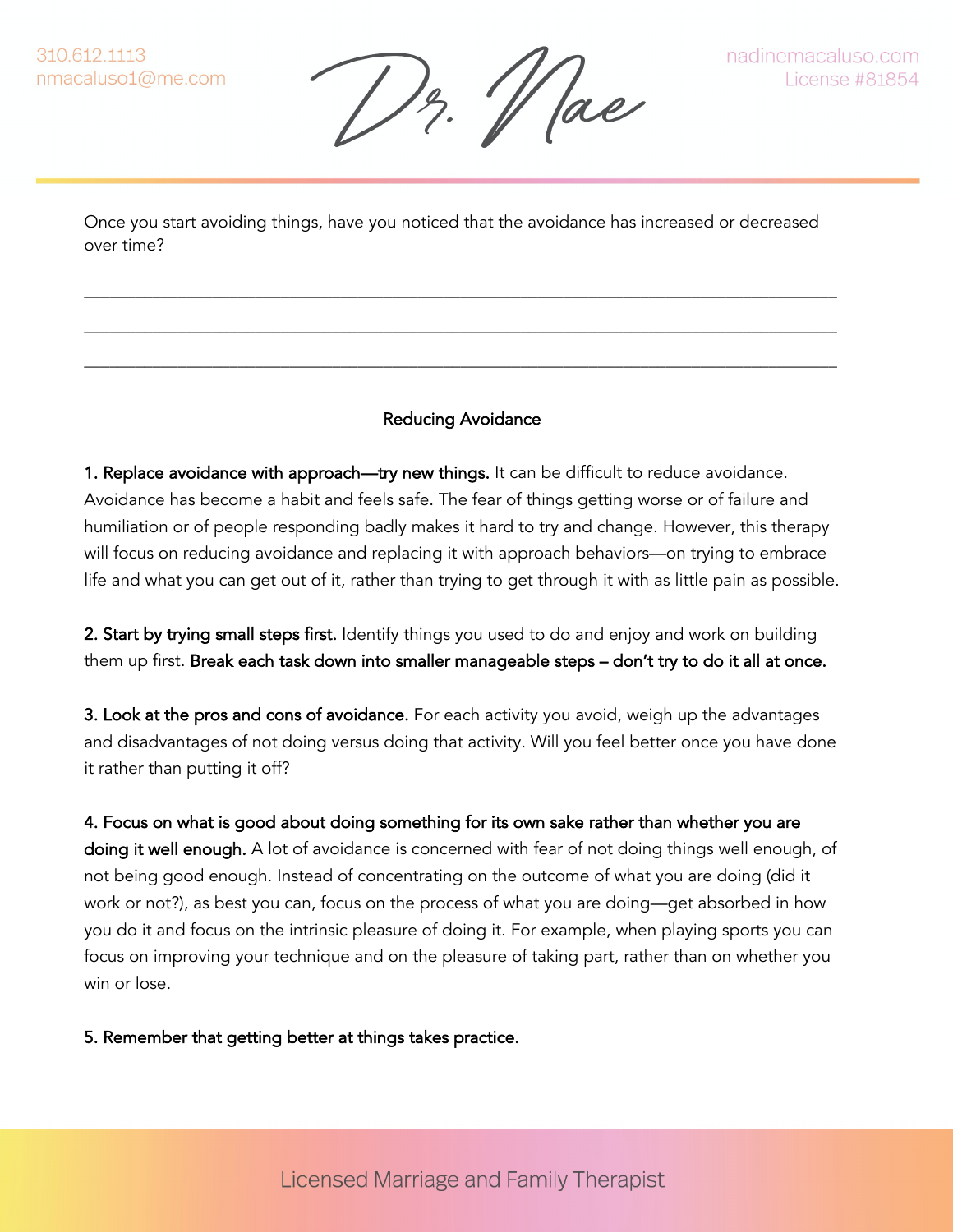13. Mae

6. The anticipation of things is often more frightening than the reality. It is therefore useful to try things out and see whether they go as badly as you expected.

7. Good preparation can help make it easier to try new things. Imagining how something might turn out in advance can be helpful. Imagine as vividly as you can how you will feel when you do an activity (or how you used to feel when you did it)—this can help motivate you to do it.

8. Have a good routine. Doing the same activities at the same time and place can help reduce avoidance.

9. When planning to do things, it is useful to say when and where and how you will do them. For example, you might say, "I will go swimming at 10:00 A.M. on Saturday, and I will prepare my bag with my swimsuit and towel the night before." Saying when and where you will do something makes it more likely that you will do it, rather than putting it off to do another day.

### Things to Do

- 1. Look at your list of things that you are avoiding. Reflect on the pros and cons of not doing these things.
- 2. Keep monitoring your avoidance in the weekly diary record (Handout 5).
- 3. Choose one activity that you are avoiding and plan how to start doing it
- 4. again. The best activities to choose are those that seem easiest to get back
- 5. into and those that you know will improve how you feel when you do them.
- 6. Explore with the therapist how you can start on the new activity.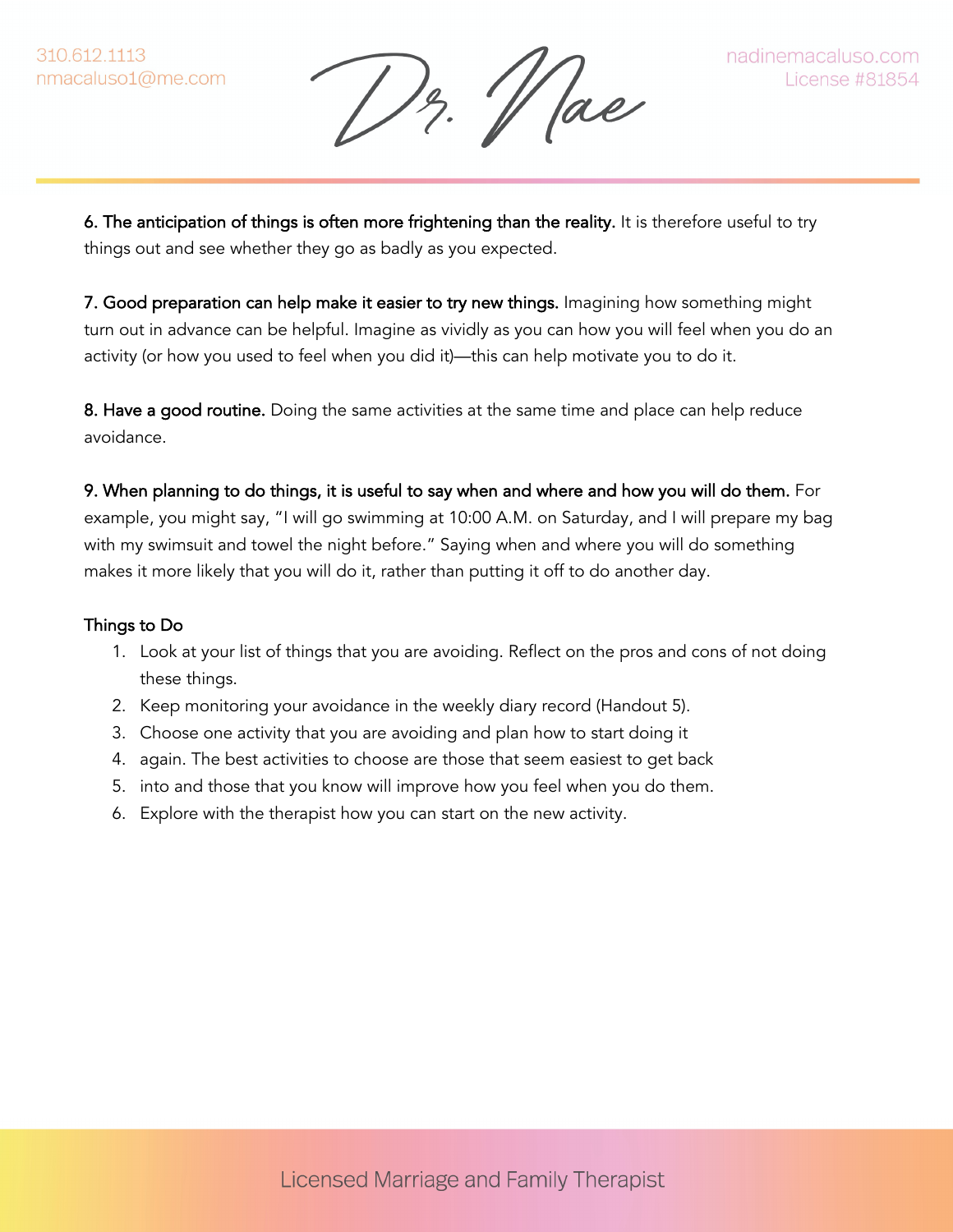310.612.1113 nmacaluso1@me.com

'/ ae

# Handout 3. Goal Setting

When people are depressed, they often find it difficult to set goals for themselves. In particular, rumination can be associated with having **unrealistic or unattainable goals**. It is therefore important to consider carefully the goals you set for yourself.

When considering goals and plans, it is useful to use the mnemonic SMART, which stands for: Specific, Measurable, Achievable, Realistic, Time-Limited

### Specific

The goal or plan is focused and concrete, broken down into small steps, and laid out in terms of how, when, where, and with whom you will do it.



### Measurable

The goal can be described in sufficient detail in terms of what you would actually do so that you (and other people) can determine whether you did it or not. Making a goal measurable ensures that it is not too abstract. One way to make a goal measurable is to have a clear physical marker of the success you are trying to achieve.

It is better to avoid goals that involve the absence of an outcome (e.g., not failing, not upsetting people, not being depressed). Such goals do not have a clear point of completion. Rather, have goals that set out what you want to move toward and achieve.

## Achievable: Can Someone Succeed at This Goal?

The goal needs to be achievable at some point. Goals that are impossible are not achievable. Ideally it should be something that could happen assuming that you had the skills and abilities to do the right thing. If the outcome is not likely to occur even if you do everything right, then the goal may be considered to not be achievable.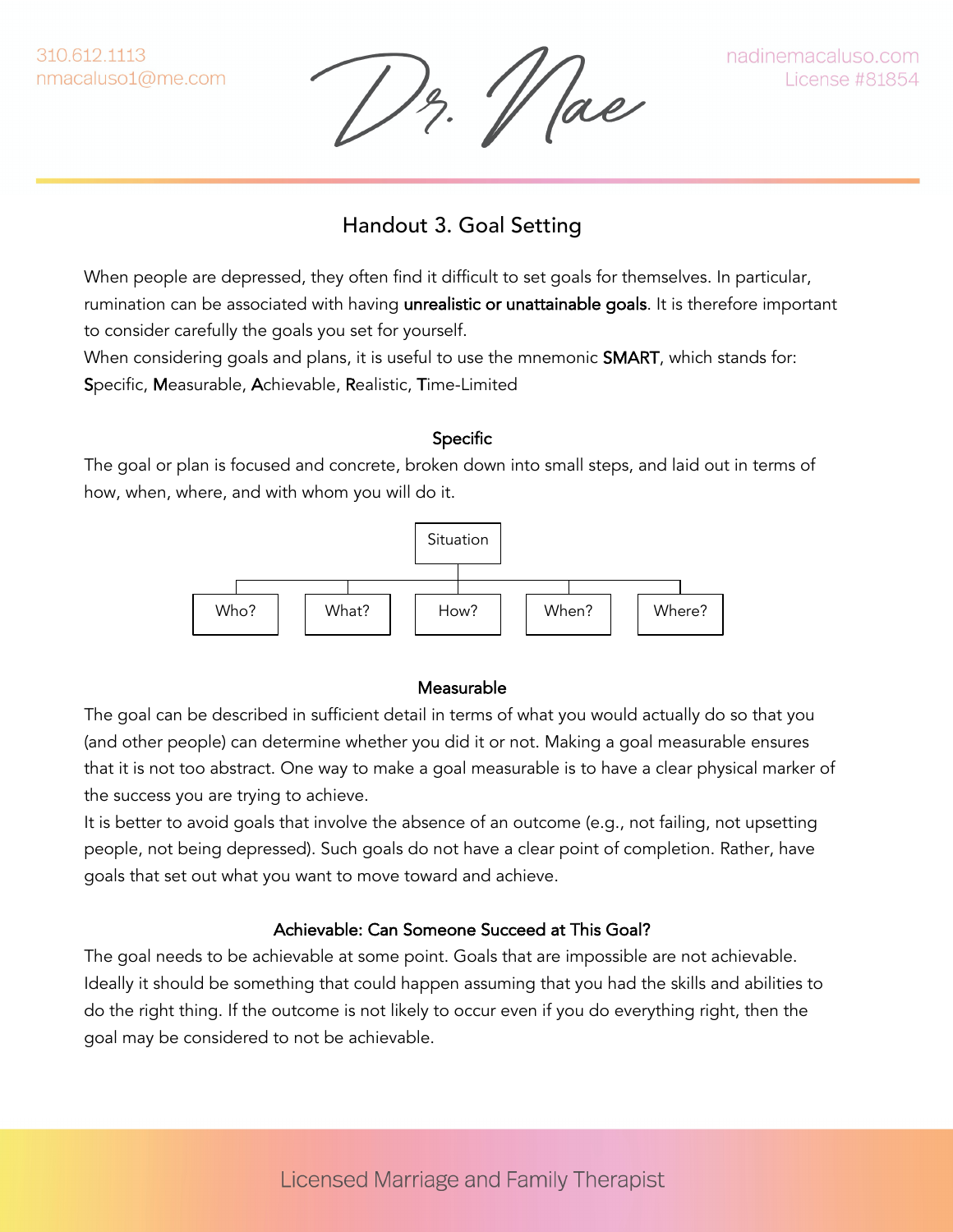1z. 11 ae

Goals are often not directly achievable because the goal or plan requires something out of your control to occur (e.g., for someone else to agree to a request when all the evidence points to the fact that they are not likely to agree to any requests, whether reasonable or unreasonable). In situations where one aspect of the environment (e.g., a particular person) is unlikely to provide the desired outcome, the goal may be usefully reframed by focusing on either changing the environment (e.g., leaving a relationship) or concentrating on other aspects of the environment (e.g., could someone else provide help and support?).

### Realistic: Are You Ready and Able for This Goal?

Can you realistically do something to achieve the goal? Is it realistic for you to try and solve the goal right now? Assuming that the goal is achievable, do you have the skills, abilities, and background to succeed? Ideally, a goal should be just ahead of where you are now (i.e., a small step forward). If the goal is not immediately realistic, look for what stops the goal from being realistic and adjust it to deal with the obstacles, or set a new smaller goal to build toward that point.

#### Time-Limited

The goal or plan has a time sequence to be achieved and has a time set for when it will be implemented. Having a timeline is critical for focusing your plans to achieve the goal. It is useful to review the **SMART** mnemonic whenever your plans succeed or fail so that you can learn from your experiences and build on the more useful aspects of the SMART approach for future situations.

### Goal Conflict

It is also useful to check whether any of your goals are in conflict with each other, as having conflicting goals is a good way to get stressed and start ruminating.

For example, to want people to do things properly and to want to never dis- agree with people are likely to be goals that are in conflict.

If any goals are in conflict, it is useful to weigh up the goals, consider their advantages and disadvantages so as to prioritize one of them, and to put one of the goals first.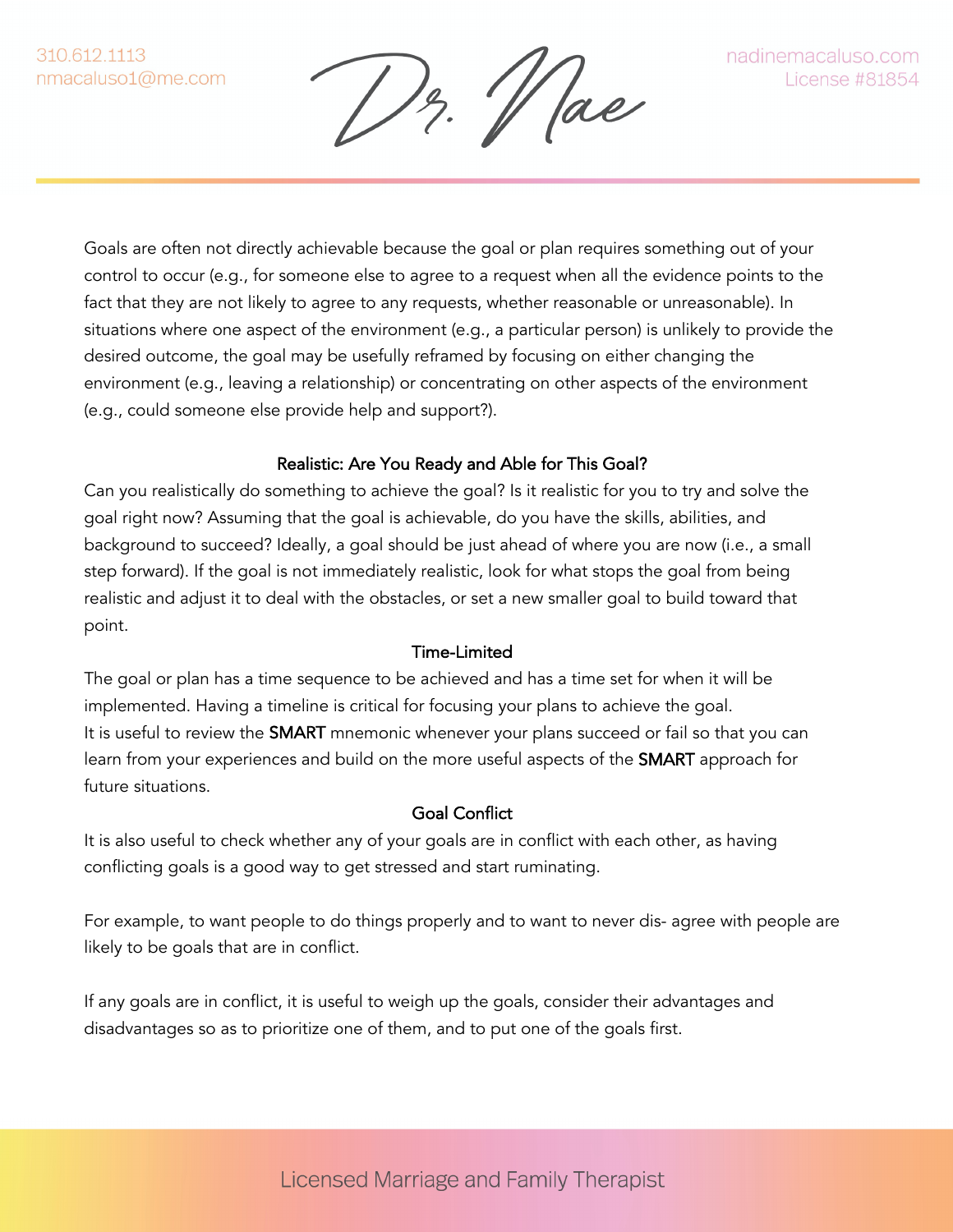310.612.1113 nmacaluso1@me.com

'/ ae

nadinemacaluso.com License #81854

## Handout 4. Self-Monitoring

An important aspect of this therapy approach is self-monitoring of rumination and avoidance, so you can practice spotting them as early as possible. Self-monitoring is an important part of therapy because both rumination and avoidance are automatic habits that happen without thinking, so that they can often happen without you noticing.

### Key Aspects of Self-Monitoring

1. The first step in changing a habit is to notice that you are doing it. Once you are aware of the habit and when it happens, then you can start to change it. Much of what we will do in therapy depends on you noticing your thinking—with- out awareness it is almost impossible to change a habit.

2. The more often and the earlier you spot a habit, the better. The longer avoidance or rumination continues, the worse it gets, the harder it is to stop, and the more it becomes learned, strengthened, and automatic. Conversely, the more you can spot it, the more you are aware of it, the less habitual it becomes, and the weaker it becomes. Likewise, the earlier you can spot the early signs or triggers for dwelling on negative things, the earlier you can stop it, and the earlier you can replace the rumination with a new response.

Spotting rumination as early as possible and then intervening as quickly as possible also has the benefit of extending the period of time without rumination. Furthermore, if you repeatedly use a new response when the early signs for rumination occur, then these triggers become linked to the positive response, rather than to the rumination. Thus, there are many advantages to becoming more aware of the triggers for rumination. Becoming more aware of the early signs will help you to "nip rumination in the bud."

3. Look out for warning signs of rumination and avoidance. When trying to spot rumination and avoidance, it is important to notice the signs and triggers associated with the onset of these behaviors. Recognizing these early warning signs gives you further points where you can intervene and introduce new, more helpful responses instead of rumination.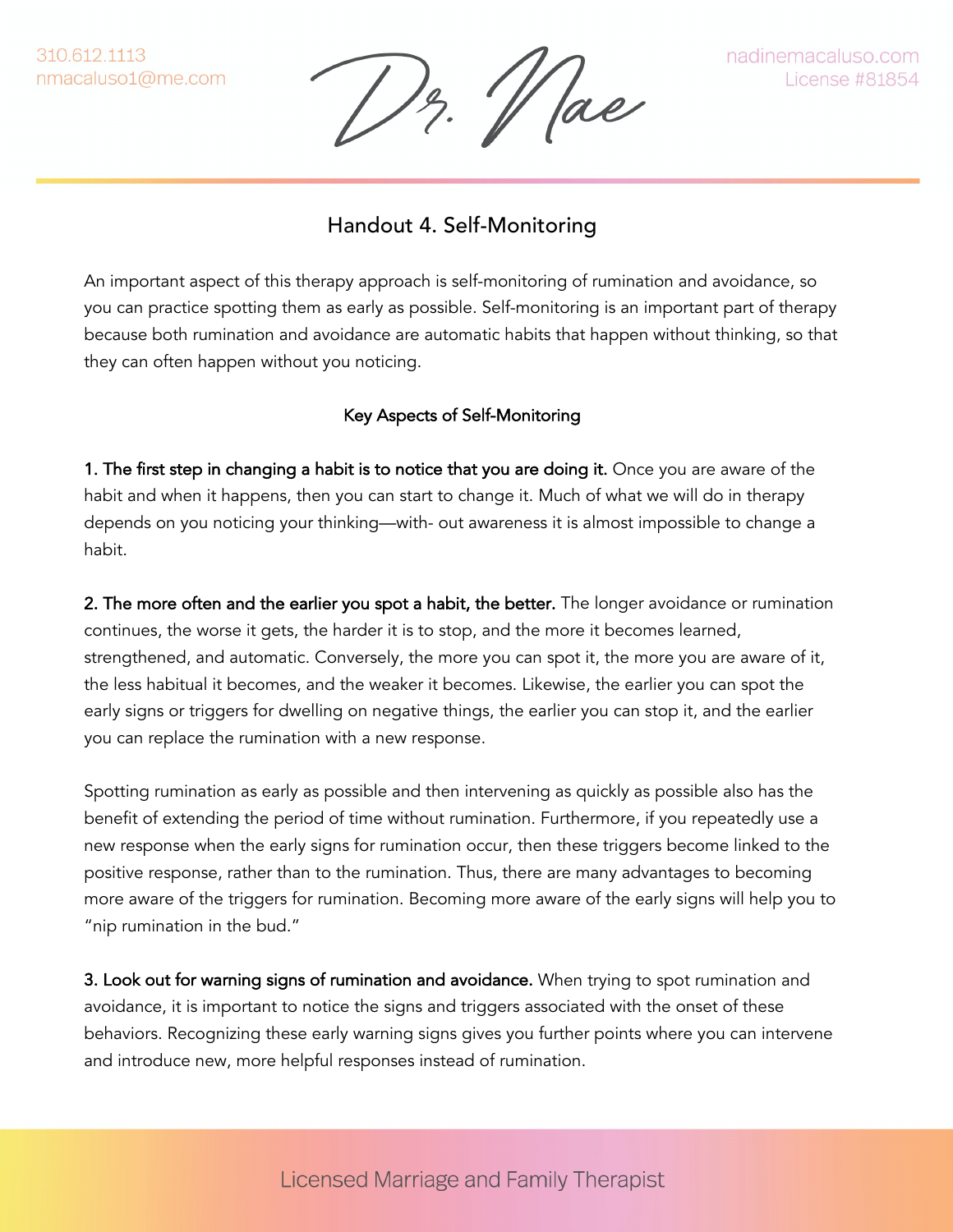12. Vae

Triggers can include:

- Feelings and emotions (e.g., feeling sad, angry, or anxious)—paying attention to your facial expression, posture, and internal sensations can help you to notice changes in your emotions.
- Physical sensations (e.g., tiredness, pain, tension, headaches).
- Thoughts and images (e.g., imagining a negative experience, making a comparison between yourself and someone else).
- Behaviors (e.g., confronting someone).
- Cues in the world around you (e.g., going to a particular place, a time of day).
- How other people act toward you.

When looking for cues to rumination and avoidance it is useful to consider all of these different possibilities.

4. Hunt for clues. It is useful to take a "treasure hunt" approach, where each week you search for earlier and earlier cues to rumination and avoidance. Keep asking yourself, "What new, earlier cues did I discover this week?" The earlier you can spot the signs that you are about to ruminate or avoid a situation, the more you will be able to stop the rumination or avoidance. To do this, I recommend that you keep looking to see if an earlier sign can be identified.

5. Use the tracking forms. The therapy builds self-monitoring into the plan between sessions by asking you to complete the rumination tracking forms, noting down key episodes of rumination and avoidance and how frequently they occur.

These forms, which you fill in every week, are designed to help you become more aware of rumination and avoidance and their triggers. It is important to complete each form each week every session we will review the forms to see how self-monitoring is going and to see whether any new signs are being observed.

## Key Points

- 1. The first step in changing a habit is to notice that you are doing it.
- 2. The more often and the earlier you spot a habit, the better the outcome.
- 3. Look out for warning signs of rumination and avoidance.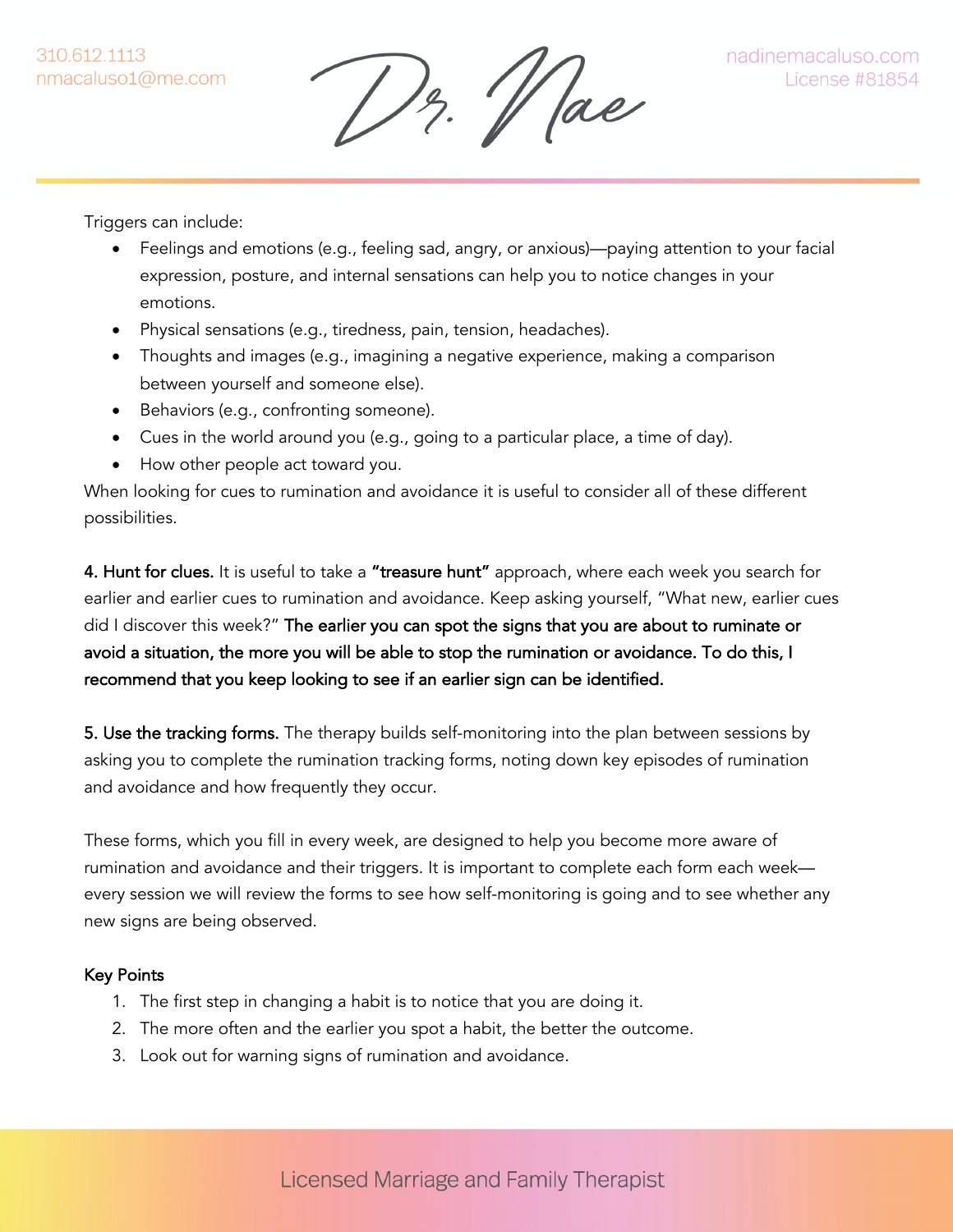Dr. Mae

- 4. Hunt for clues.
- 5. Use the tracking forms.

### Things to Do

- 1. Complete a rumination and avoidance tracking form each week (see Handout 5).
- 2. It may also be helpful to keep and update a list of signs and cues noticed (a trigger/sign list).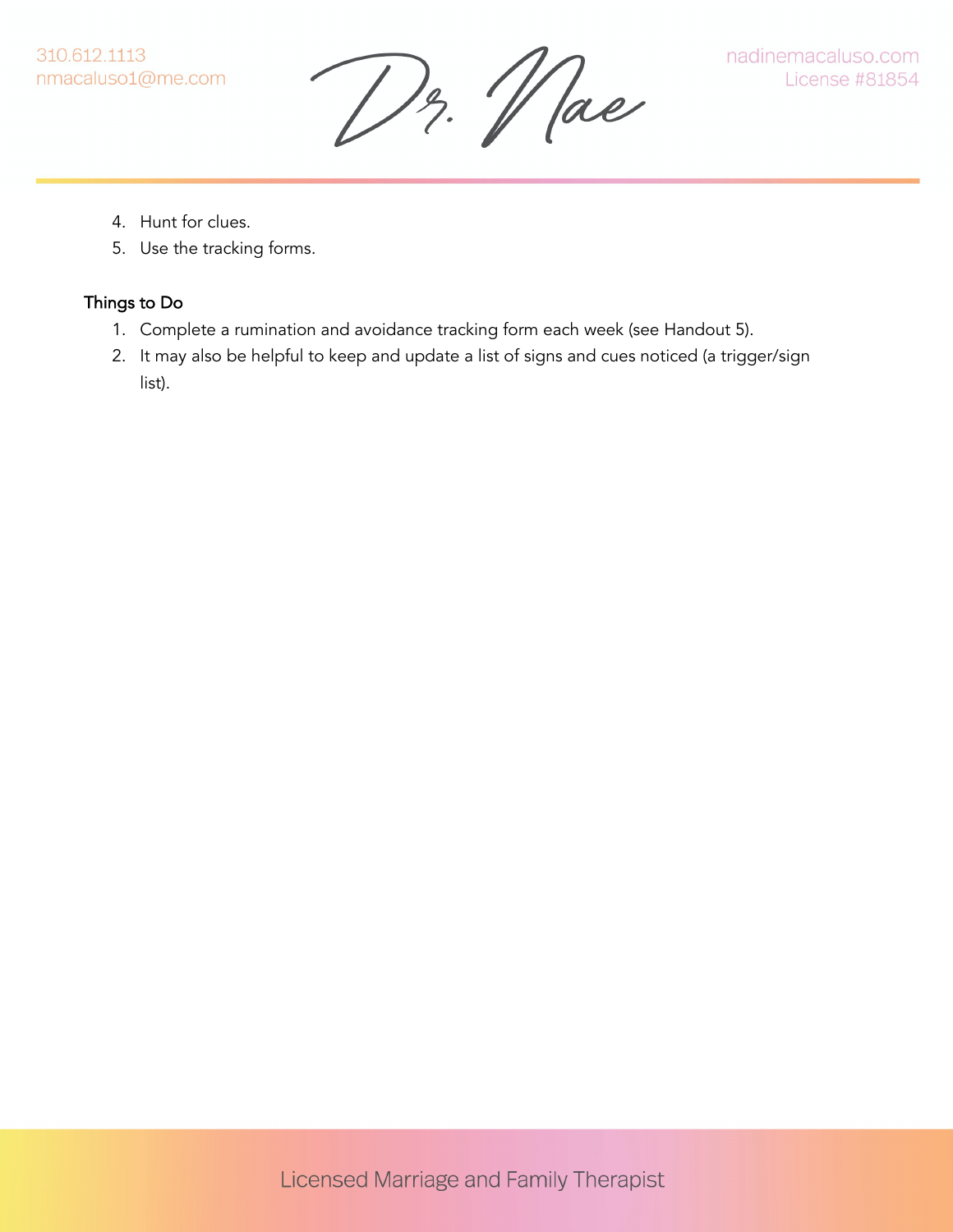310.612.1113 nmacaluso1@me.com



## Handout 5. Tracking Rumination and Avoidance

Name: \_\_\_\_\_\_\_\_\_\_\_\_\_\_\_\_\_\_\_\_\_\_\_\_\_\_\_\_\_\_\_\_\_\_\_\_\_\_\_\_\_\_\_\_\_\_\_\_\_\_\_ Date completed: \_\_\_\_\_\_\_\_\_\_\_\_\_\_

It will be very helpful if you can keep a record of how much you are repeatedly thinking about, dwelling on, worrying about, or being preoccupied by your feelings, past upsetting events, current problems, and things about yourself or the future. We call this "rumination." Also keep track of how much you avoid things (e.g., not asserting yourself with other people, not going certain places, not trying new or difficult activities, not following through with plans, withdrawing from activities, procrastinating about things). It would really help if every week before the therapy starts you complete the following questions, which will help your therapist to understand how much you are dwelling on negative things.

- In the last week, what percentage of time were you repeatedly dwelling on or preoccupied with negative thoughts about an upsetting issue, event or problem, from 0, not at all, to 100, all the time? \_\_\_\_\_\_\_\_ /100
- In the last week, how much control did you feel you had over this repeated worrying, from 0, no control at all, to 100, totally in control of it? \_\_\_\_\_\_\_\_ /100
- In the last week, how much did the dwelling on negative things interfere with your plans or stop you from doing what you wanted, from 0, no effect at all, to 100, completely stopped me from doing everything I wanted? \_\_\_\_\_\_\_\_ /100
- How long did the worst period of rumination last? (circle one) minutes / hours
- How long did the rumination last in total across the whole week? (circle one) minutes / hours
- •

In the last week, how often did you avoid or put off doing things, from 0, none of the time, to 100, all of the time? \_\_\_\_\_\_\_\_ /100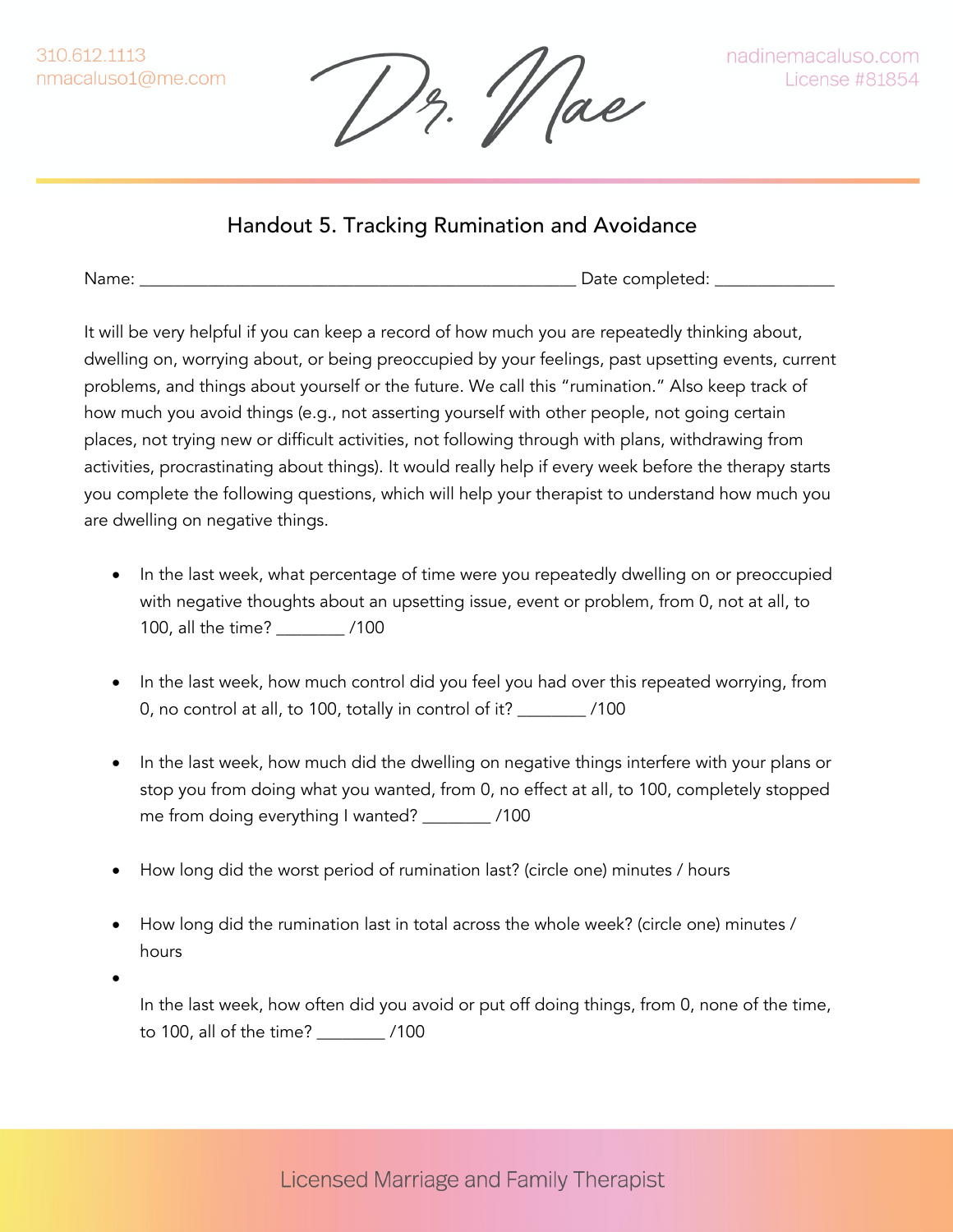310.612.1113 nmacaluso1@me.com

Dr. Mae

- In the last week, how much control did you feel you had over your avoidance— how much could you control whether you did something even if you did not feel like doing it—from 0, no control at all, to 100, totally in control? \_\_\_\_\_\_\_\_ /100
- In the last week, how much did avoiding things interfere with or stop you from doing what you wanted, from 0, no interference, to 100, completely stopped me from doing everything I wanted? \_\_\_\_\_\_\_\_ /100

**Licensed Marriage and Family Therapist**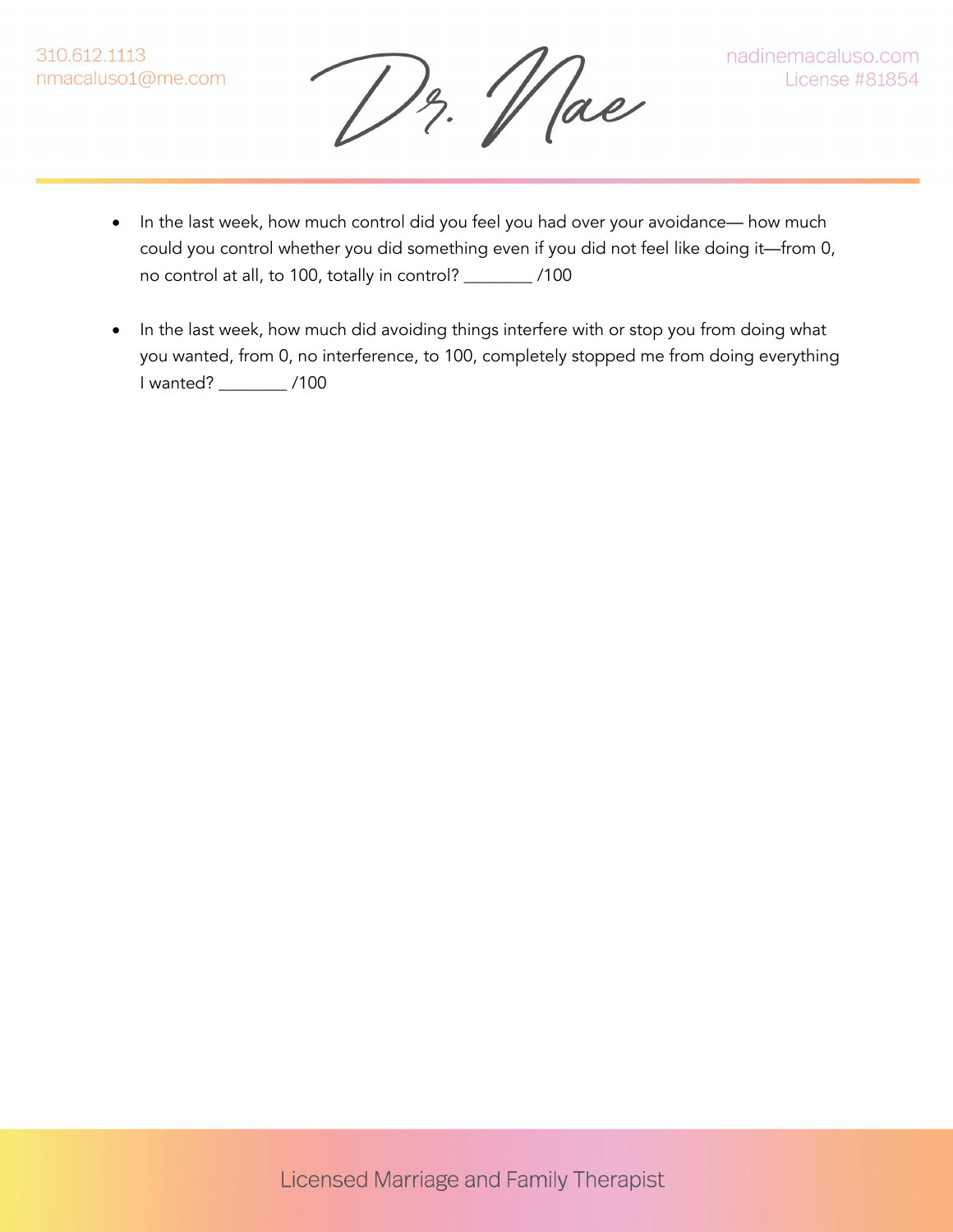$\frac{1}{2}$ . Hae

## Handout 6. Rumination Episodes Recording Form

Fill in details about TWO episodes when you worried or dwelled on something upsetting Each Week. Use the form below. This information will help the therapist to understand what you are bothered about and how to help you. By "rumination" we mean repeatedly thinking about, dwelling on, worrying about, or being preoccupied by your feelings, past upsetting events, current problems, things about yourself, or the future. For each example, please note when it happened, what happened just before it started, how you felt before, how long it lasted, what it was about, what effect it had on you, and what stopped it. Don't be concerned about how you are filling in the form—there are no right or wrong answers and spelling, grammar, and neatness are not important—the form is just a way of gathering helpful information about your thinking.

| Date | Time | What happened   | How did you  | Duration | What     | What were the  | What stopped    |
|------|------|-----------------|--------------|----------|----------|----------------|-----------------|
|      |      | just before the | feel before? |          | were you | consequences   | the rumination? |
|      |      | rumination      |              |          | thinking | of rumination- | What did you    |
|      |      | started?        |              |          | about?   | for mood and   | try to stop it? |
|      |      |                 |              |          |          | actions?       | Was it useful?  |
|      |      |                 |              |          |          |                |                 |
|      |      |                 |              |          |          |                |                 |
|      |      |                 |              |          |          |                |                 |
|      |      |                 |              |          |          |                |                 |
|      |      |                 |              |          |          |                |                 |
|      |      |                 |              |          |          |                |                 |
|      |      |                 |              |          |          |                |                 |
|      |      |                 |              |          |          |                |                 |
|      |      |                 |              |          |          |                |                 |
|      |      |                 |              |          |          |                |                 |
|      |      |                 |              |          |          |                |                 |
|      |      |                 |              |          |          |                |                 |
|      |      |                 |              |          |          |                |                 |
|      |      |                 |              |          |          |                |                 |
|      |      |                 |              |          |          |                |                 |
|      |      |                 |              |          |          |                |                 |
|      |      |                 |              |          |          |                |                 |
|      |      |                 |              |          |          |                |                 |
|      |      |                 |              |          |          |                |                 |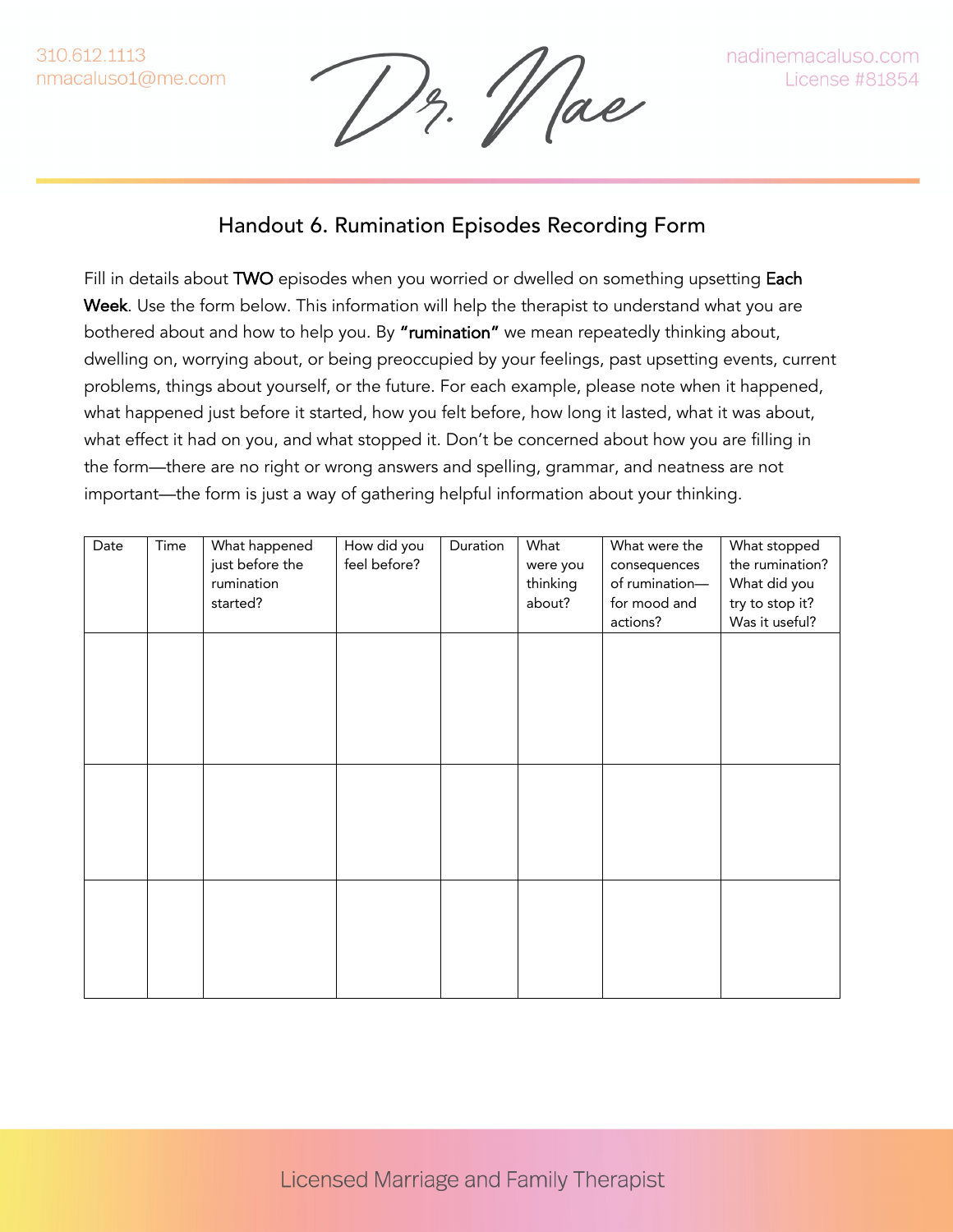Dr. Mae

# Handout 7. Antecedent–Behavior–Consequence (ABC) Form

This ABC form is designed to help spot the warning signs and effects of rumination. Identify a recent example of when you ruminated and then fill in the boxes below, answering the questions within each box, initially with the help of your therapist.

| Antecedent      | What precedes B? What triggers B: event, feeling, thought, person, place, time,<br>activity? Determine context: where?, when?, who?, what?, how?                                                                                                                                                                                                                                         |
|-----------------|------------------------------------------------------------------------------------------------------------------------------------------------------------------------------------------------------------------------------------------------------------------------------------------------------------------------------------------------------------------------------------------|
| <b>Behavior</b> | What you did: the target behavior to understand and increase or decrease.<br>Provide details on how the behavior occurs (e.g., content and style of<br>rumination).                                                                                                                                                                                                                      |
| Consequence     | What is the consequence of B-positive/negative, short-term/ long-term, for<br>self, for others-on valued goals? What effect does it have? What does it<br>increase/decrease? What are its pros/cons? What does it avoid? What would<br>happen if you didn't do B? What is the effect of not doing B? What would you<br>be doing instead? What has the consequence of B been in the past? |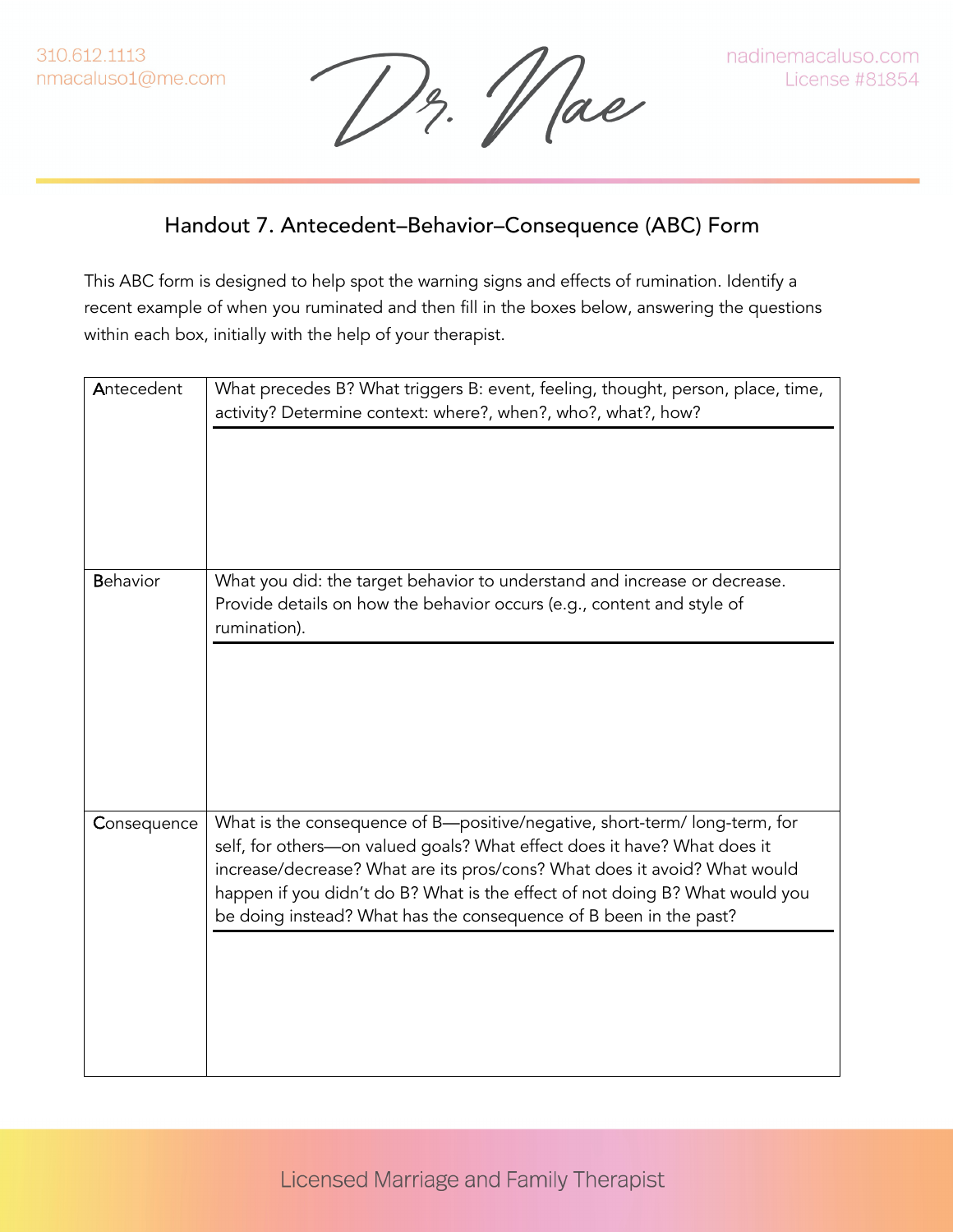Wae

# Handout 8. Being More Effective

Becoming more effective in thinking and actions involves learning to direct your thoughts and actions so that you can be more successful at achieving your desired goals. We have already seen how rumination often involves thinking that does not lead to helpful action—learning to be more effective will reduce rumination.

Remember too that we have observed that you can think about problems in different ways:

*1. Sometimes thinking about problems is helpful and solves the problem, making you feel better.*

*2. Sometimes you can become stuck, ruminating over and over in a way that just makes you feel worse, without making any progress.*

We are going to focus on how you can learn from your own experience to increase the helpful thinking while reducing unhelpful thinking, and reduce rumination.

The key to being more effective is to use your own experience to learn what works and then change your thinking and behavior for the better.

### Learning from Your Own Experience

Being more effective means learning what works and what does not work. Being more effective involves learning as much as we can from our own experience—by paying attention to what worked and what did not work in the past, and noticing the differences between these situations.

We all learn from our own experience to get more effective. Look back over your life and think of skills that you have gotten better at. Consider how you have learned both from your successes and your failures.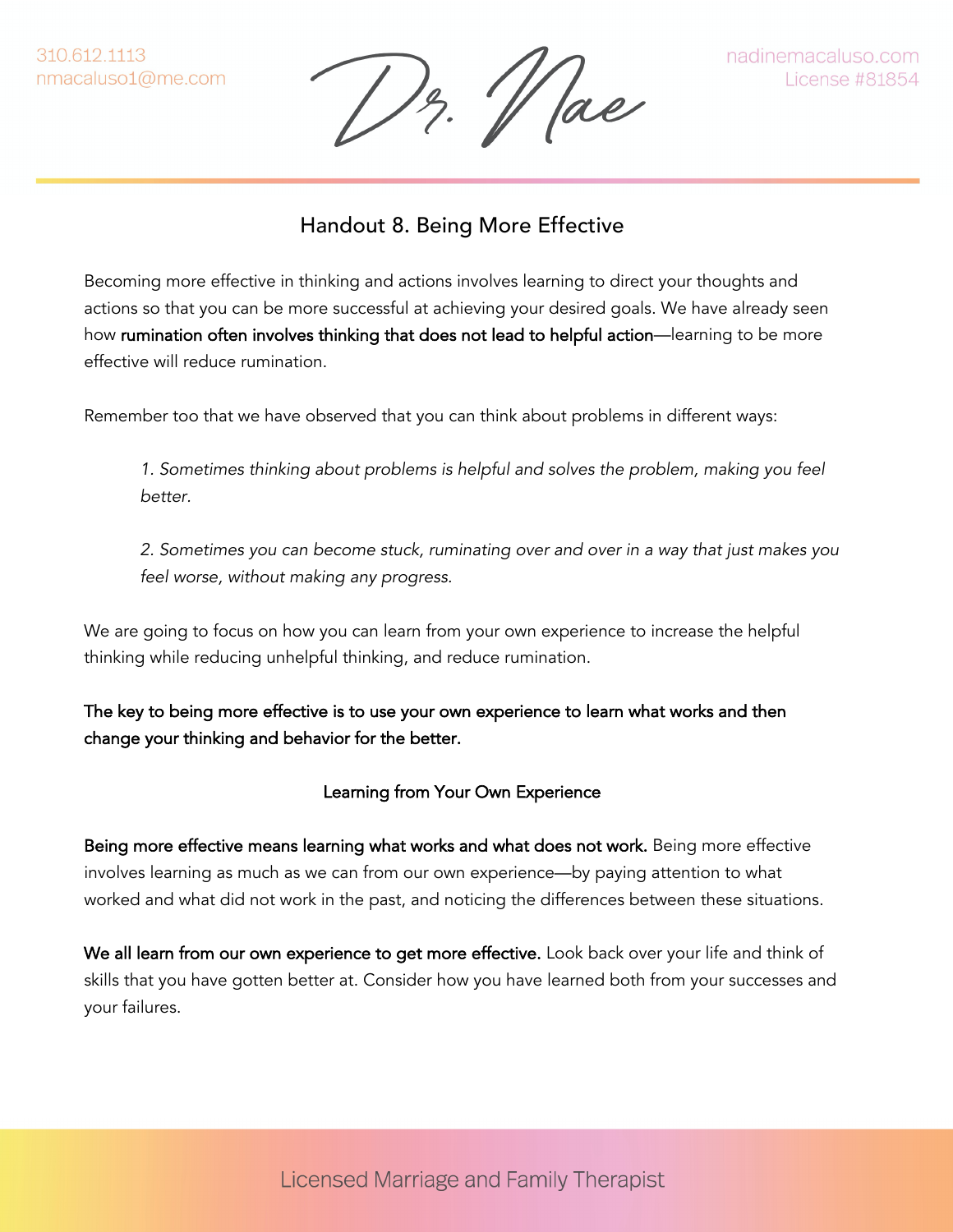12. Vae

Depression and rumination can reduce the ability to learn from experience. When people are depressed, they tend to not notice changes and to think that everything stays the same and cannot improve, making it hard to learn from success and failure. Likewise, rumination involves a tendency to look at the similarities across situations and see common and general abstract themes across different events, often relating to personal inadequacy, such as "I am a failure." During rumination, one negative thought or memory is often linked with other negative memories, rapidly leading to a spiral of negative memories.

To be more effective, you need a systematic approach that fights off the effects of depression and rumination. We call this approach "functional analysis," and it is an approach you have been practicing with your therapist.

### Key Aspects of Functional Analysis

*Pay Attention to Change: Look Out for Differences between Situations and How Things Change across Time*

Noticing that sometimes we succeed and sometimes we fail and looking for what is different between success and failure is a key step in altering our thinking and behavior to become more successful. Deliberately looking out for how situations and actions vary is important to overcome the sense that nothing changes, which is often produced by depression.

For example, imagine that Jill wants to do some important writing (deal with bills, catch up on letters, get on with work, etc.) but finds it difficult to start and keeps putting the job off. Jill then starts to dwell on not getting it done, feeling down on herself and thinking "Why can't I do this?"

To be more effective, Jill could reflect on whether there have been differences in how well she has been able to get her writing done on different occasions. In fact, she remembers that there have been times when she has gotten going on her writing quite well and times when she has found it more difficult.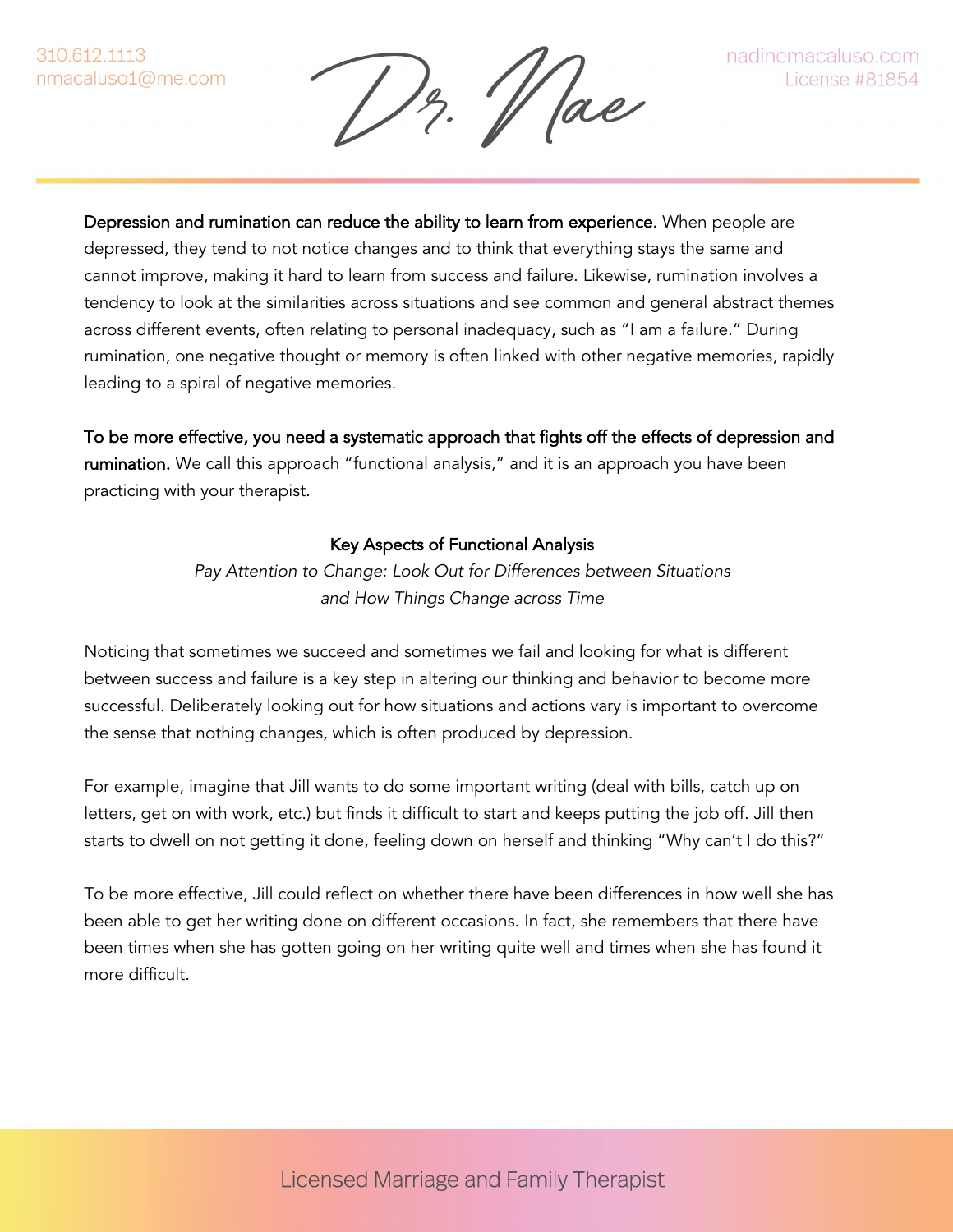'/ ae

Looking at the differences between those times we can see the following:

### GOOD AT WRITING

- Jill has a tidy space away from distractions.
- Jill is focusing on the step by step details of what she is doing.

## BAD AT WRITING

- Jill's writing area is a mess.
- Jill is focused on evaluating how well she is doing—will the writing be good enough?

So, to find writing easier, Jill may need to plan to work in an undisturbed place and to focus on each item she is working on one at a time rather than checking up on her performance Differences in the world around us, how people are thinking, and what people are doing can all determine whether thinking about problems is helpful (problem solving) or unhelpful (rumination). Consider what happens when you start thinking about a problem. Think of a time when you thought about a problem and reached a plan or decision quickly, within 15 minutes. Remember the situation as vividly as possible. Note down what you were doing, what you were thinking, where you were, and how you approached the problem.

\_\_\_\_\_\_\_\_\_\_\_\_\_\_\_\_\_\_\_\_\_\_\_\_\_\_\_\_\_\_\_\_\_\_\_\_\_\_\_\_\_\_\_\_\_\_\_\_\_\_\_\_\_\_\_\_\_\_\_\_\_\_\_\_\_\_\_\_\_\_\_\_\_\_\_\_\_\_\_\_\_\_\_\_\_\_\_\_

\_\_\_\_\_\_\_\_\_\_\_\_\_\_\_\_\_\_\_\_\_\_\_\_\_\_\_\_\_\_\_\_\_\_\_\_\_\_\_\_\_\_\_\_\_\_\_\_\_\_\_\_\_\_\_\_\_\_\_\_\_\_\_\_\_\_\_\_\_\_\_\_\_\_\_\_\_\_\_\_\_\_\_\_\_\_\_\_

\_\_\_\_\_\_\_\_\_\_\_\_\_\_\_\_\_\_\_\_\_\_\_\_\_\_\_\_\_\_\_\_\_\_\_\_\_\_\_\_\_\_\_\_\_\_\_\_\_\_\_\_\_\_\_\_\_\_\_\_\_\_\_\_\_\_\_\_\_\_\_\_\_\_\_\_\_\_\_\_\_\_\_\_\_\_\_\_

Now, think of a time when you thought about a problem and found it difficult to reach a plan or decision, going over and over the problem for hours and hours without success. Remember the situation as vividly as possible. Note down what you were doing, what you were thinking, where you were, and how you approached the problem.

\_\_\_\_\_\_\_\_\_\_\_\_\_\_\_\_\_\_\_\_\_\_\_\_\_\_\_\_\_\_\_\_\_\_\_\_\_\_\_\_\_\_\_\_\_\_\_\_\_\_\_\_\_\_\_\_\_\_\_\_\_\_\_\_\_\_\_\_\_\_\_\_\_\_\_\_\_\_\_\_\_\_\_\_\_\_\_\_

\_\_\_\_\_\_\_\_\_\_\_\_\_\_\_\_\_\_\_\_\_\_\_\_\_\_\_\_\_\_\_\_\_\_\_\_\_\_\_\_\_\_\_\_\_\_\_\_\_\_\_\_\_\_\_\_\_\_\_\_\_\_\_\_\_\_\_\_\_\_\_\_\_\_\_\_\_\_\_\_\_\_\_\_\_\_\_\_

\_\_\_\_\_\_\_\_\_\_\_\_\_\_\_\_\_\_\_\_\_\_\_\_\_\_\_\_\_\_\_\_\_\_\_\_\_\_\_\_\_\_\_\_\_\_\_\_\_\_\_\_\_\_\_\_\_\_\_\_\_\_\_\_\_\_\_\_\_\_\_\_\_\_\_\_\_\_\_\_\_\_\_\_\_\_\_\_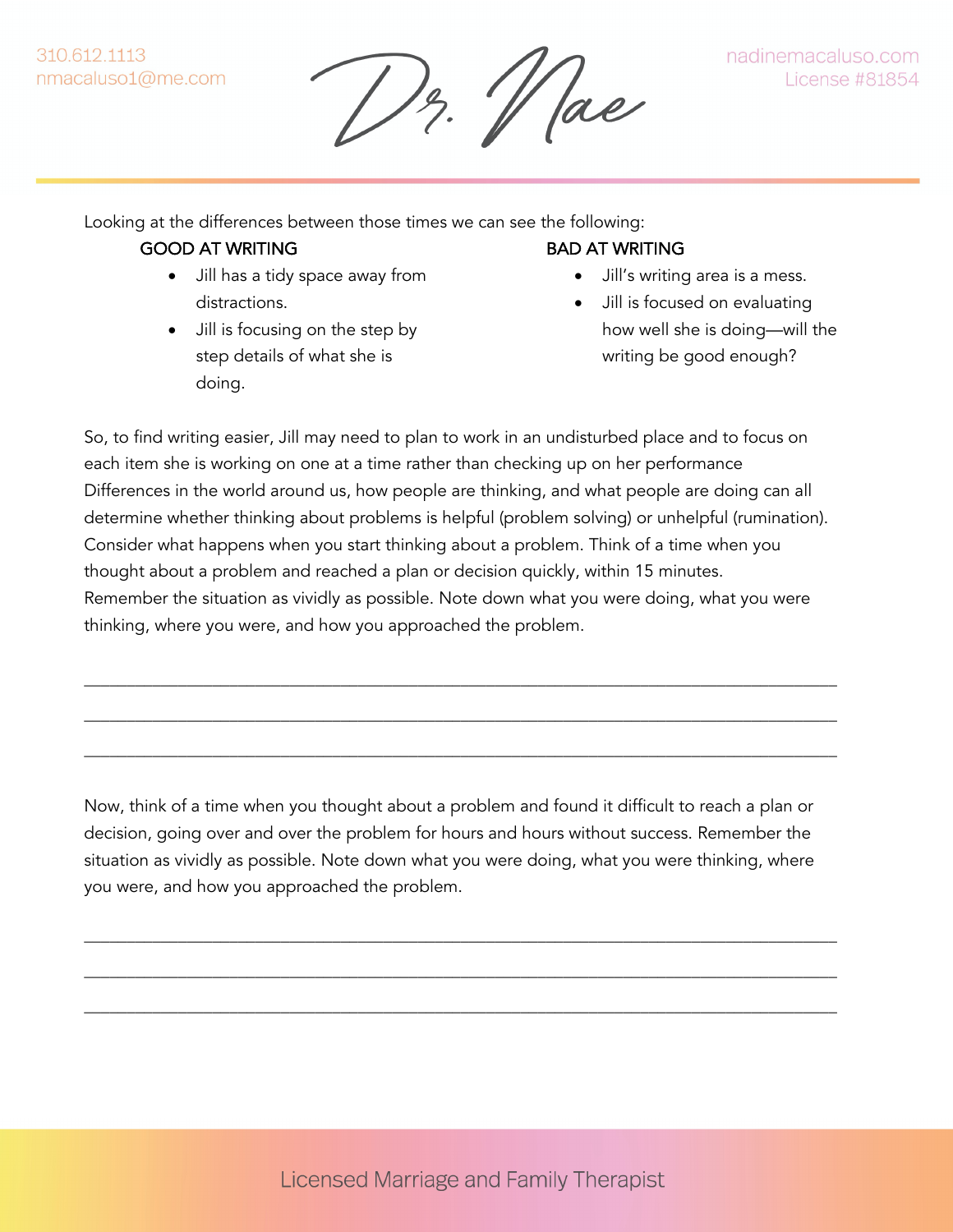12. Vae

What was different between the two situations? How were the problems different? Was the way that you thought about them different? What can you learn from this experience?

\_\_\_\_\_\_\_\_\_\_\_\_\_\_\_\_\_\_\_\_\_\_\_\_\_\_\_\_\_\_\_\_\_\_\_\_\_\_\_\_\_\_\_\_\_\_\_\_\_\_\_\_\_\_\_\_\_\_\_\_\_\_\_\_\_\_\_\_\_\_\_\_\_\_\_\_\_\_\_\_\_\_\_\_\_\_\_\_

\_\_\_\_\_\_\_\_\_\_\_\_\_\_\_\_\_\_\_\_\_\_\_\_\_\_\_\_\_\_\_\_\_\_\_\_\_\_\_\_\_\_\_\_\_\_\_\_\_\_\_\_\_\_\_\_\_\_\_\_\_\_\_\_\_\_\_\_\_\_\_\_\_\_\_\_\_\_\_\_\_\_\_\_\_\_\_\_

\_\_\_\_\_\_\_\_\_\_\_\_\_\_\_\_\_\_\_\_\_\_\_\_\_\_\_\_\_\_\_\_\_\_\_\_\_\_\_\_\_\_\_\_\_\_\_\_\_\_\_\_\_\_\_\_\_\_\_\_\_\_\_\_\_\_\_\_\_\_\_\_\_\_\_\_\_\_\_\_\_\_\_\_\_\_\_\_

### Pay Attention to What Is Unique about Each Situation: Note the Particular Circumstances

Every attempt at thinking and action occurs in a different context and set of circumstances—a unique and different combination of what you do, how you do it, when you do it, where you do it, why you do it, who else is involved, your physical and mental state, the conditions in which you do it. Fully describing all these elements is essential to learning what factors influence success.

For example, Jill needs to remember the details of each time she tries to write in order to notice what differences there may be between when she is effective and not effective.

A quick review of useful questions:



For Jill, these questions might provide the following information:



**Licensed Marriage and Family Therapist**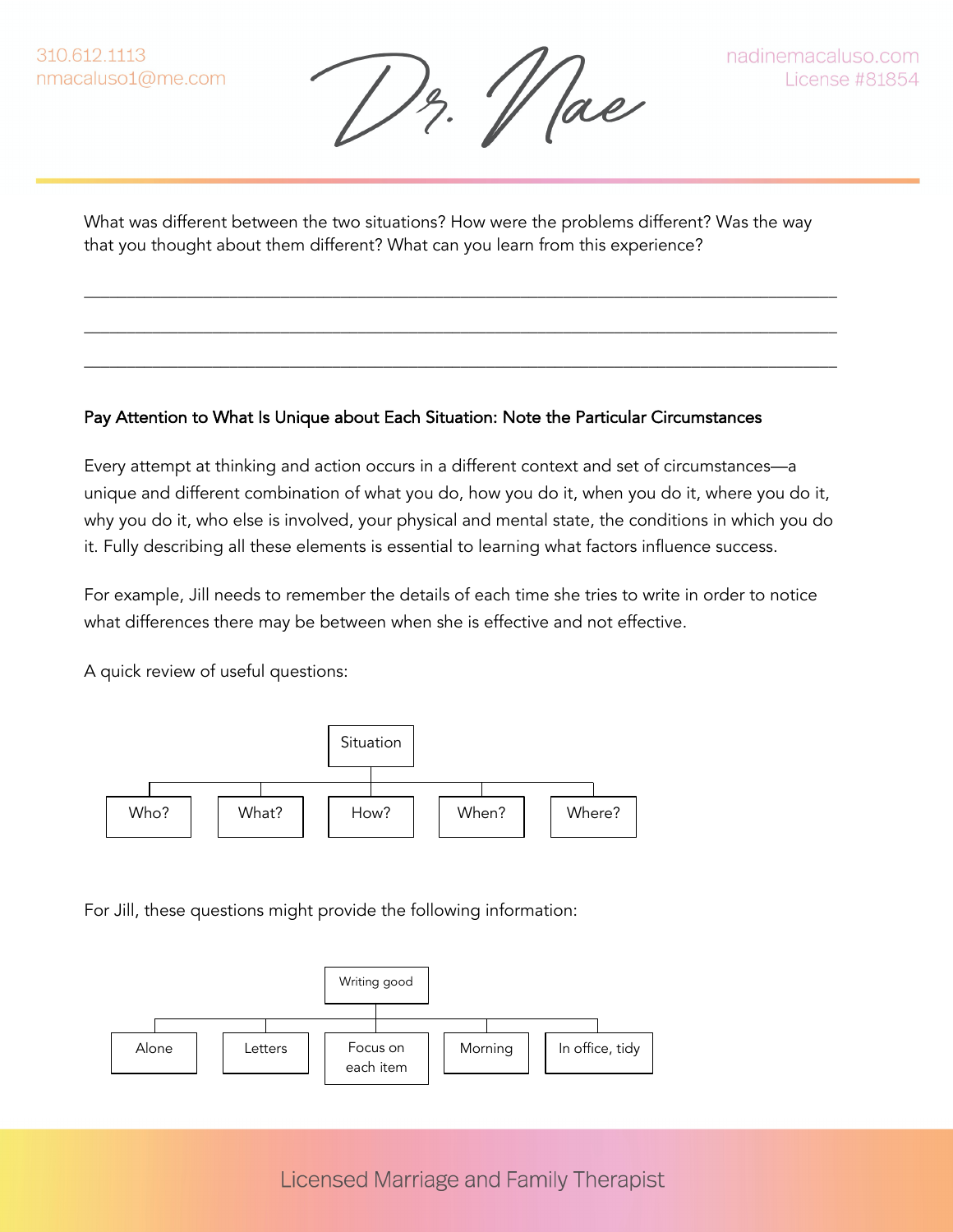$\frac{1}{2}$ .  $\frac{1}{2}$  ae

Focusing on the particular, unique aspects of a situation works against the tendency of rumination to generalize one situation to many situations. It is more useful to think "I failed because I was tired and unprepared" than to think "I am a failure." The explanation that involves information specific to the situation is less general and gives clues as to what to do next time to improve performance.

### Notice the Consequences of Any Action

Does the action have any benefits or rewards that increase the likelihood of doing the action again? What purposes does the action serve? Understanding the con- sequences of an action can determine whether it is useful (does it get what I want?) and whether there are alternatives (are there other ways to achieve the same ends?).

For example, for Jill, putting off writing may be a way to avoid a situation that involves judging herself. To get back to writing, Jill may need to find a way to write without always evaluating herself. Yet, when Jill does write she begins to feel more in control and more productive.

### Practicing Functional Analysis

For each situation, thinking about differences, particular circumstances, and con- sequences will help to produce a more useful view of what might be going on, reduce rumination, and guide future plans.

We have a specific form to help—the Being More Effective Form. Handout 9 is an example of a blank form. Look at the form and consider how you would use it. Your therapist will discuss with you how to use this form day to day.

Over time, a collection of these forms will provide information about what increases the chances of helpful thinking and useful action. This information can then be used to make better plans.

### Key Points

- 1. Being more effective means learning what works and what does not work.
- 2. We all learn from our own experience to become more effective.
- 3. Depression and rumination can reduce the ability to learn from experience.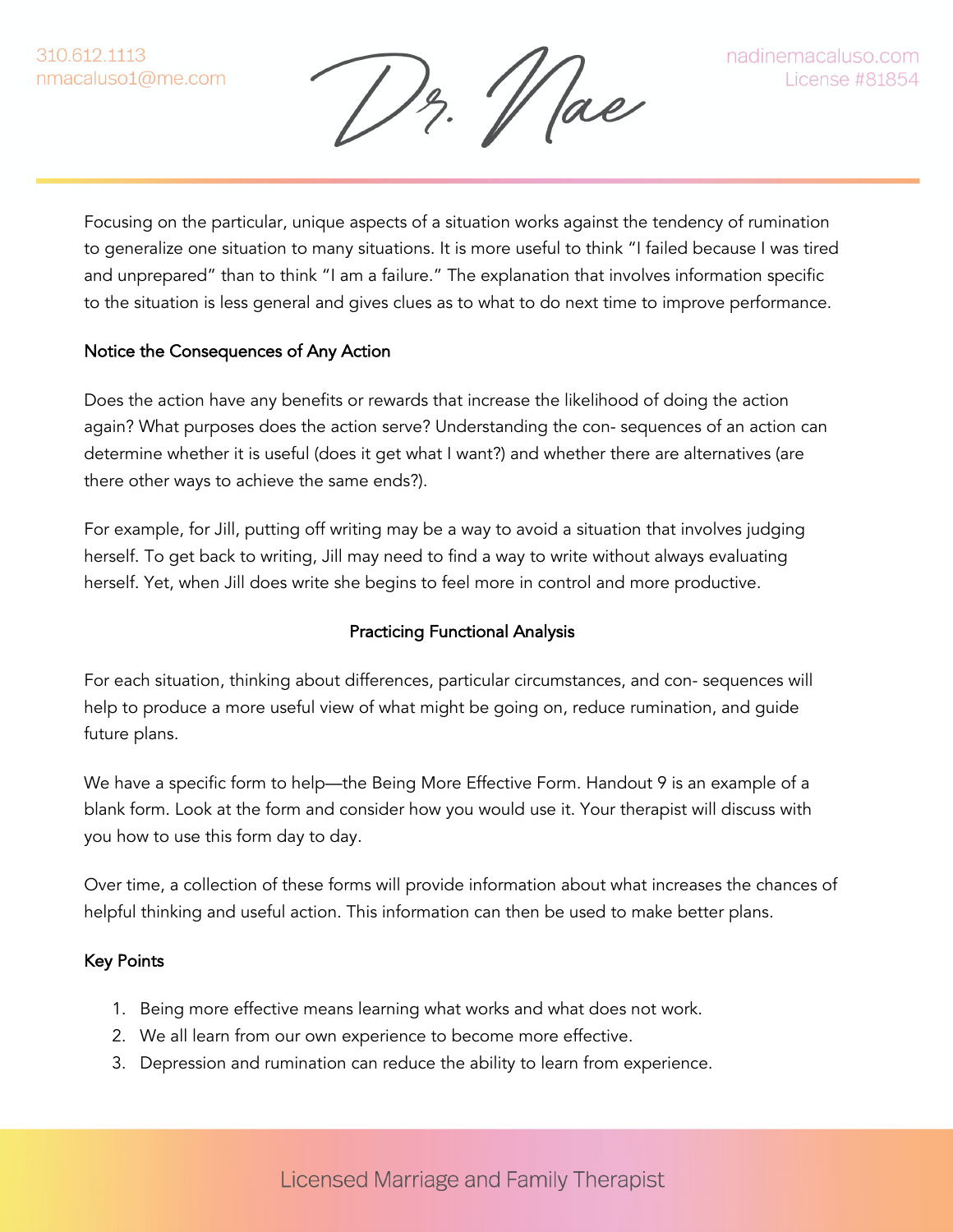Dr. Wae

- 4. Therefore, to be more effective, you need a systematic approach that fights off the effects of depression and rumination. We call this "functional analysis."
- 5. The key aspects of functional analysis are:

Pay attention to change—look out for differences between situations and how things change across time.

Pay attention to what is unique about each situation—note the particular circumstances. Notice the consequences of any action.

### Things to Do

- 1. Complete the *Being More Effective Form* regularly as a response to difficulties and warning signs for rumination and avoidance.
- 2. Review what is learned as you complete a number of these forms. What approaches are more helpful than others? Change how you handle situations in response to this information.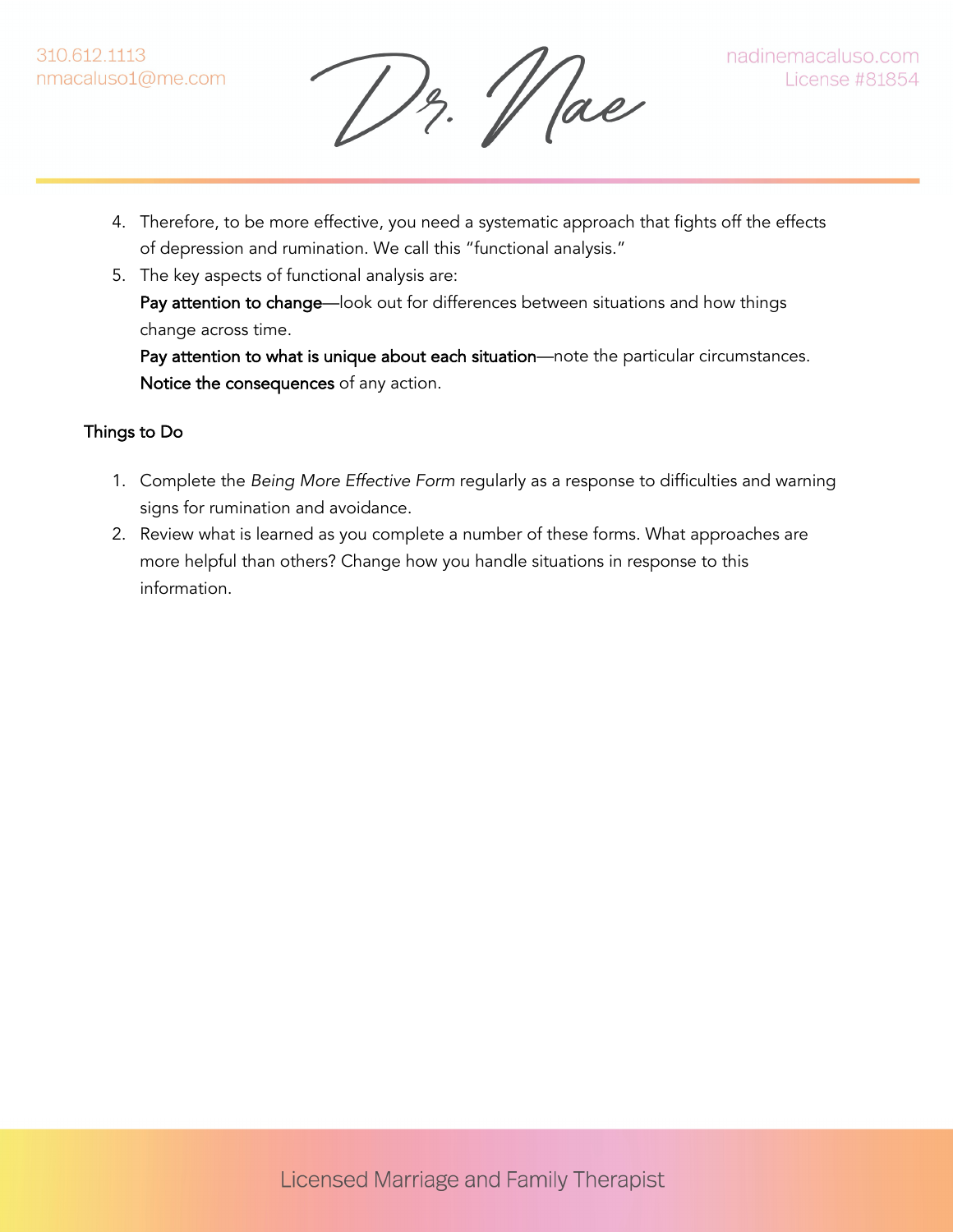Dr. Mae

# Handout 9. Being More Effective Form

Complete this form after every success or failure. Use the questions below the form to complete each column and then note down your plan/decision.

| <b>Detailed questions</b>        | Current situation <sup>a</sup> (success/failure)<br>(e.g., intended to do something<br>and did it). | Similar situation with opposite<br>outcome <sup>b</sup> (failure/success) (e.g.,<br>intended to do something and did<br>not do it) |
|----------------------------------|-----------------------------------------------------------------------------------------------------|------------------------------------------------------------------------------------------------------------------------------------|
| What? Include goal, events,      |                                                                                                     |                                                                                                                                    |
| actions, feelings, physical      |                                                                                                     |                                                                                                                                    |
| state, outcome                   |                                                                                                     |                                                                                                                                    |
| <b>Where?</b> Location, setting, |                                                                                                     |                                                                                                                                    |
| state                            |                                                                                                     |                                                                                                                                    |
| <b>When?</b> Time, day, what     |                                                                                                     |                                                                                                                                    |
| preceded the situation           |                                                                                                     |                                                                                                                                    |
| How? Step by step how the        |                                                                                                     |                                                                                                                                    |
| event unfolded, your             |                                                                                                     |                                                                                                                                    |
| approach during the situation    |                                                                                                     |                                                                                                                                    |
| Who?                             |                                                                                                     |                                                                                                                                    |

*a*What was unique about this situation? Describe in detail the context of the event in response to each question. Was the event a success or failure?

*b*Describe a similar situation or task that had a different outcome (e.g., success or failure), and that happened either this week or earlier. How do the situations differ? What can you learn from this?

\_\_\_\_\_\_\_\_\_\_\_\_\_\_\_\_\_\_\_\_\_\_\_\_\_\_\_\_\_\_\_\_\_\_\_\_\_\_\_\_\_\_\_\_\_\_\_\_\_\_\_\_\_\_\_\_\_\_\_\_\_\_\_\_\_\_\_\_\_\_\_\_\_\_\_\_\_\_\_\_\_\_\_\_\_\_\_\_

\_\_\_\_\_\_\_\_\_\_\_\_\_\_\_\_\_\_\_\_\_\_\_\_\_\_\_\_\_\_\_\_\_\_\_\_\_\_\_\_\_\_\_\_\_\_\_\_\_\_\_\_\_\_\_\_\_\_\_\_\_\_\_\_\_\_\_\_\_\_\_\_\_\_\_\_\_\_\_\_\_\_\_\_\_\_\_\_

## Plan/decision for the future:

**Licensed Marriage and Family Therapist**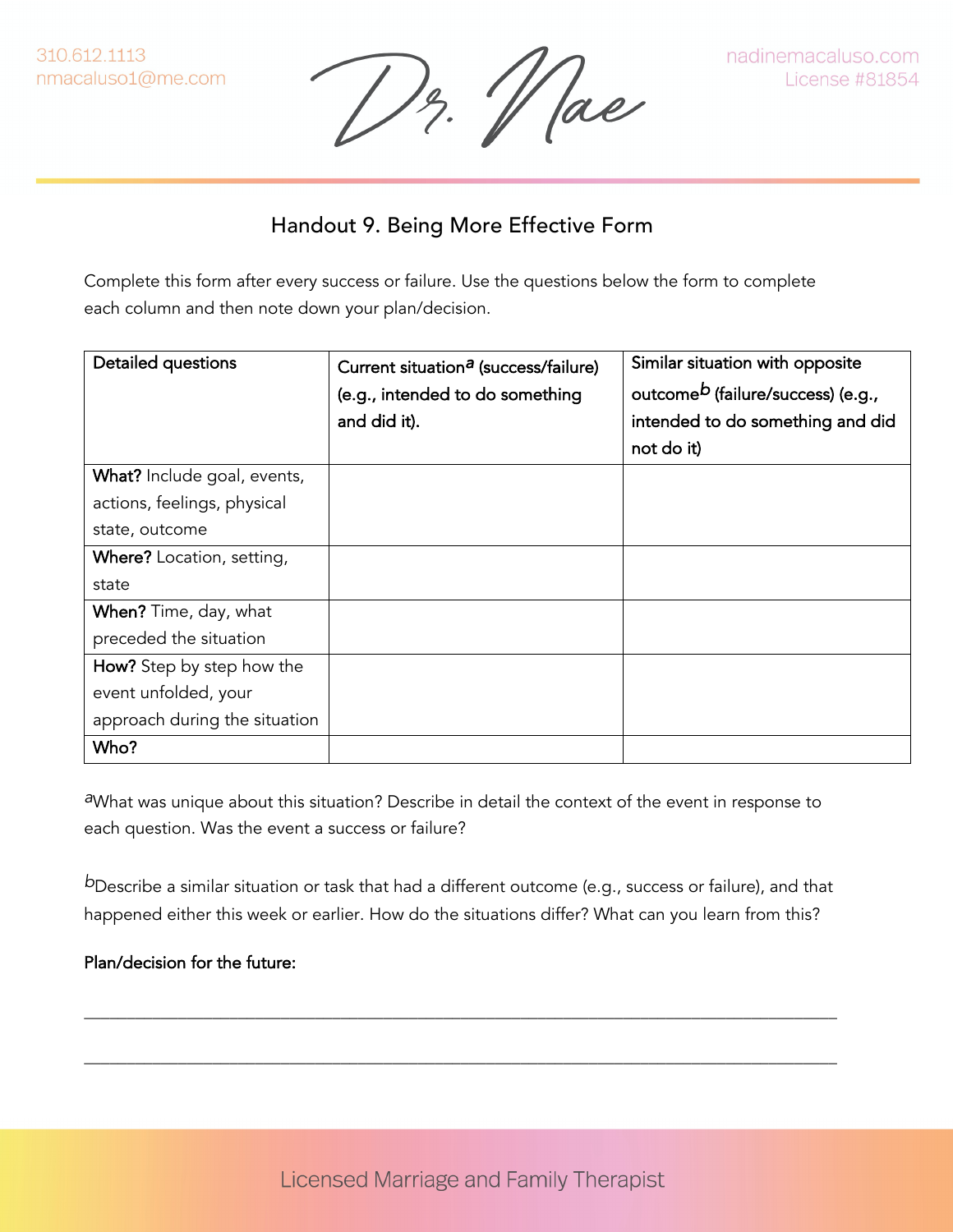1)z. 11 ae

# Handout 10. Engaging with Life through Concreteness

## Not Connecting with Experience

Depression often makes it hard for people to fully connect with experience, to fully *engage* with life. You can be doing something you might usually enjoy but not feel anything, or feel disconnected. You can be physically present but not mentally or emotionally there. For example, you could be talking to a friend or playing with your children but not feeling anything. You're there but you're not there—you are not *fully* attending to or connecting with experience.

Spend a few moments reflecting on those times when you don't fully connect or attend to the experience of what you are doing—those times when you are not fully there. These might be times when you feel a bit numb, or when you feel spaced out, or a bit distanced, or when you feel like you are going through the motions. Use the lines below to write down some examples of times when you have not fully experienced what you are doing.

## Try to be as specific and detailed (concrete) as possible:

## Effects of Not Connecting with Experience

\_\_\_\_\_\_\_\_\_\_\_\_\_\_\_\_\_\_\_\_\_\_\_\_\_\_\_\_\_\_\_\_\_\_\_\_\_\_\_\_\_\_\_\_\_\_\_\_\_\_\_\_\_\_\_\_\_\_\_\_\_\_\_\_\_\_\_\_\_\_\_\_\_\_\_\_\_\_\_\_\_\_\_\_\_\_\_\_

\_\_\_\_\_\_\_\_\_\_\_\_\_\_\_\_\_\_\_\_\_\_\_\_\_\_\_\_\_\_\_\_\_\_\_\_\_\_\_\_\_\_\_\_\_\_\_\_\_\_\_\_\_\_\_\_\_\_\_\_\_\_\_\_\_\_\_\_\_\_\_\_\_\_\_\_\_\_\_\_\_\_\_\_\_\_\_\_

\_\_\_\_\_\_\_\_\_\_\_\_\_\_\_\_\_\_\_\_\_\_\_\_\_\_\_\_\_\_\_\_\_\_\_\_\_\_\_\_\_\_\_\_\_\_\_\_\_\_\_\_\_\_\_\_\_\_\_\_\_\_\_\_\_\_\_\_\_\_\_\_\_\_\_\_\_\_\_\_\_\_\_\_\_\_\_\_

Let's start by looking at your own experience of not fully connecting with activities or other people. Spend a few moments reflecting on the effects this has on you and note down your answers to the following questions.

| Does it make you feel better or worse?         | Better   | <b>Worse</b> |
|------------------------------------------------|----------|--------------|
| Does it increase or reduce your energy levels? | Increase | Reduce       |
| Does it increase or reduce the chance that you | Increase | Reduce       |
| will carry out your plans and activities?      |          |              |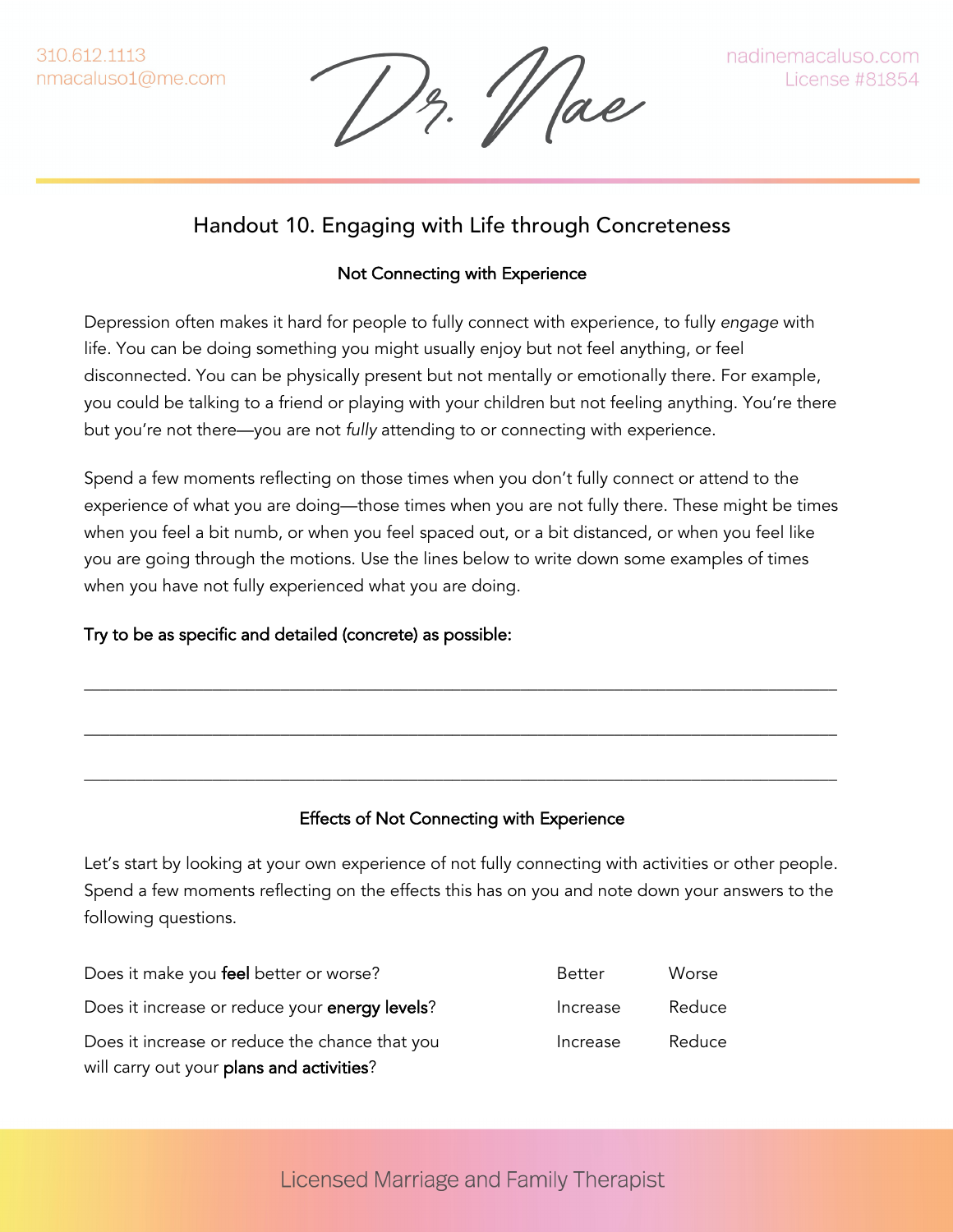1z. 11 ae

### Depression and Not Connecting with Experience

Not being connected to experience contributes to depression in two main ways:

- If you are not connecting with experience, then you don't get the benefit of doing something enjoyable—you can do something that would normally be rewarding or pleasurable, but it does not make you feel better. Thus, whatever you do, your mood will not improve.
- If you are not connecting with experience, you are not able to notice what is going on around you, notice any changes, or learn from success and failure. You are likely to keep repeating the same mistakes again and again, since there is no chance of realizing what you could do differently.

### Abstract thinking and Not Connecting with Experience

Both rumination and overgeneralization contribute to not being able to connect directly with experience. When someone is ruminating, her mind is full of thoughts going round and round about her problems, and she is not really attending to what she is doing. Likewise, when someone is jumping to conclusions from an event and thinking about what it might mean about his future and him- self (overgeneralizing), he is moving away from the direct experience of what is happening and moving into *abstract* thoughts *about* the experience. Too much abstract thinking can stop you from connecting with experience and prevents the benefits of directly connecting with the world around you.

#### Avoidance and Not Connecting with Experience

We can also lose connection with our direct experience because we are trying to avoid thinking about upsetting or emotional events, trying to avoid unpleasant feelings, or avoiding new challenges or risks. By trying to avoid threats or possible failure, we often reduce our activities, resulting in fewer positive experiences as well. To avoid any risk of failure, you might also stop doing things where there is at least a chance of success, or of learning something new. Therefore, avoidance can increase until there are very few activities where there is any chance of feeling alive or fulfilled, further fueling the depressed mood.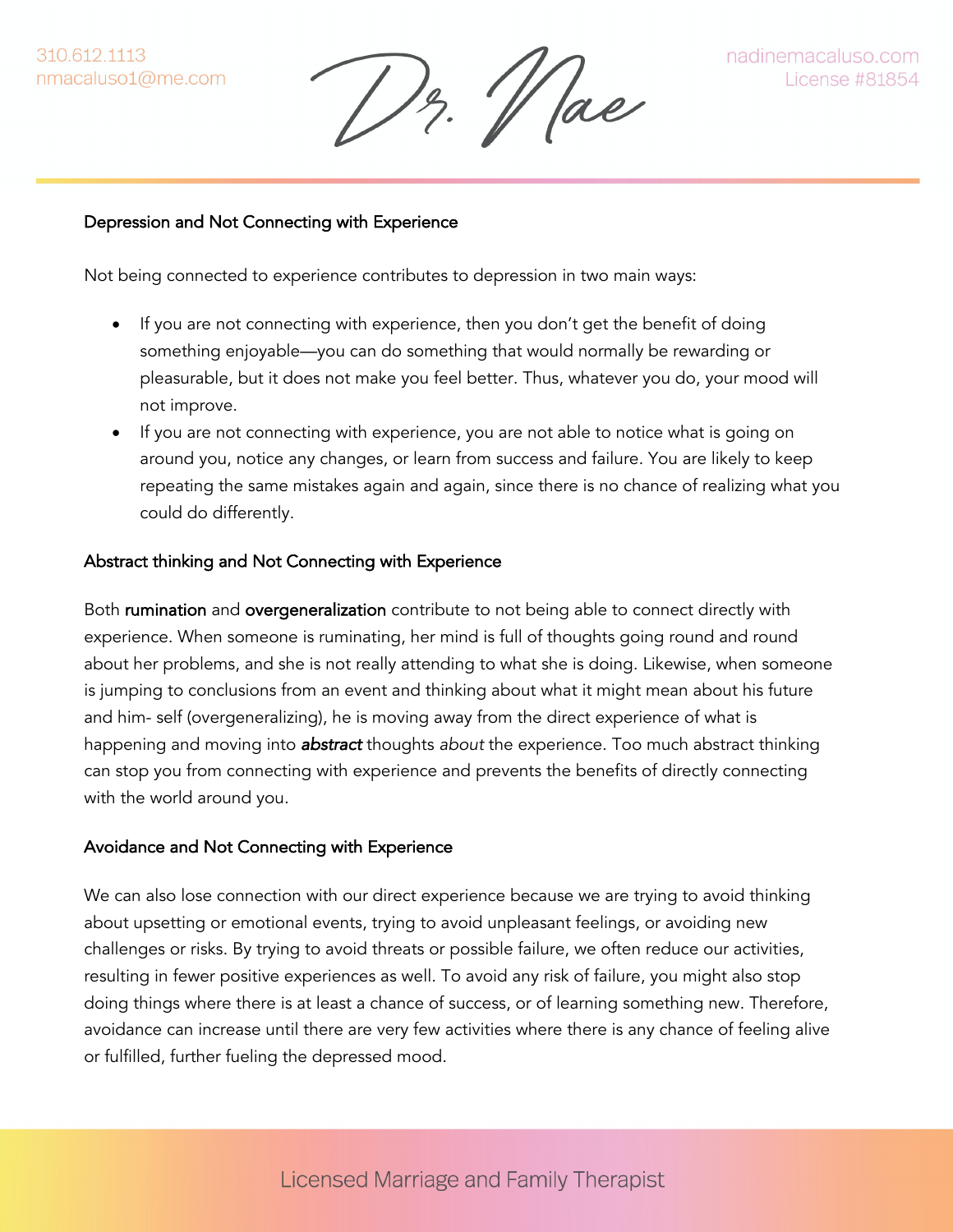1z. 11 ae

Avoidance can close life down, shutting out the chance of fully experiencing life. While this might be a way to reduce the risk of experiencing more pain, it also makes it hard to fully connect with all the good things in life. To reduce depression, you need to open up your options and possibilities and introduce the chance of doing exciting and rewarding activities—avoidance prevents and limits this.

### Reconnecting with Experience

The way to reconnect with experience is to directly attend to what you are doing and to the world around you. A good way to do this is to focus your attention on an activity that you find interesting and in which you can become completely absorbed and immersed. You can do this via a mental exercise that re-creates the experience of being absorbed in an activity.

You can also reconnect with experience by deliberately increasing the activities that you find interesting and absorbing. When they are depressed, people often drop the activities that excite and absorb them, while carrying on with the chores and duties they feel they should do. The consequence of this is that you can end up doing all the dull and effortful activities that you find tiring and draining but not doing any of the interesting and fun activities that make you feel better and give you more energy. It is important to get the balance between chores and duties and positive activities right, because the former drain your batteries while the latter recharge your batteries. This means that if you are doing too many chores and not enough fun, engaging activities, you are going to wear yourself out.

#### Absorbing Activities

The kinds of experiences we are looking for are those where you feel completely absorbed, immersed, or caught up in the process and details of what you are doing; where you lose all sense of self and time; where you experience things coming together naturally without much conscious thought; where there is a deep and effortless involvement in the activity, a merging of action and awareness and a sense of being completely focused in the present moment. Such absorbing experiences are sometimes described as "flow" experiences or peak experiences—people who play sports refer to being "in the zone." Critically, such experiences involve concrete thinking, since attention is focused on the details of the task and on sensory experience, as you concentrate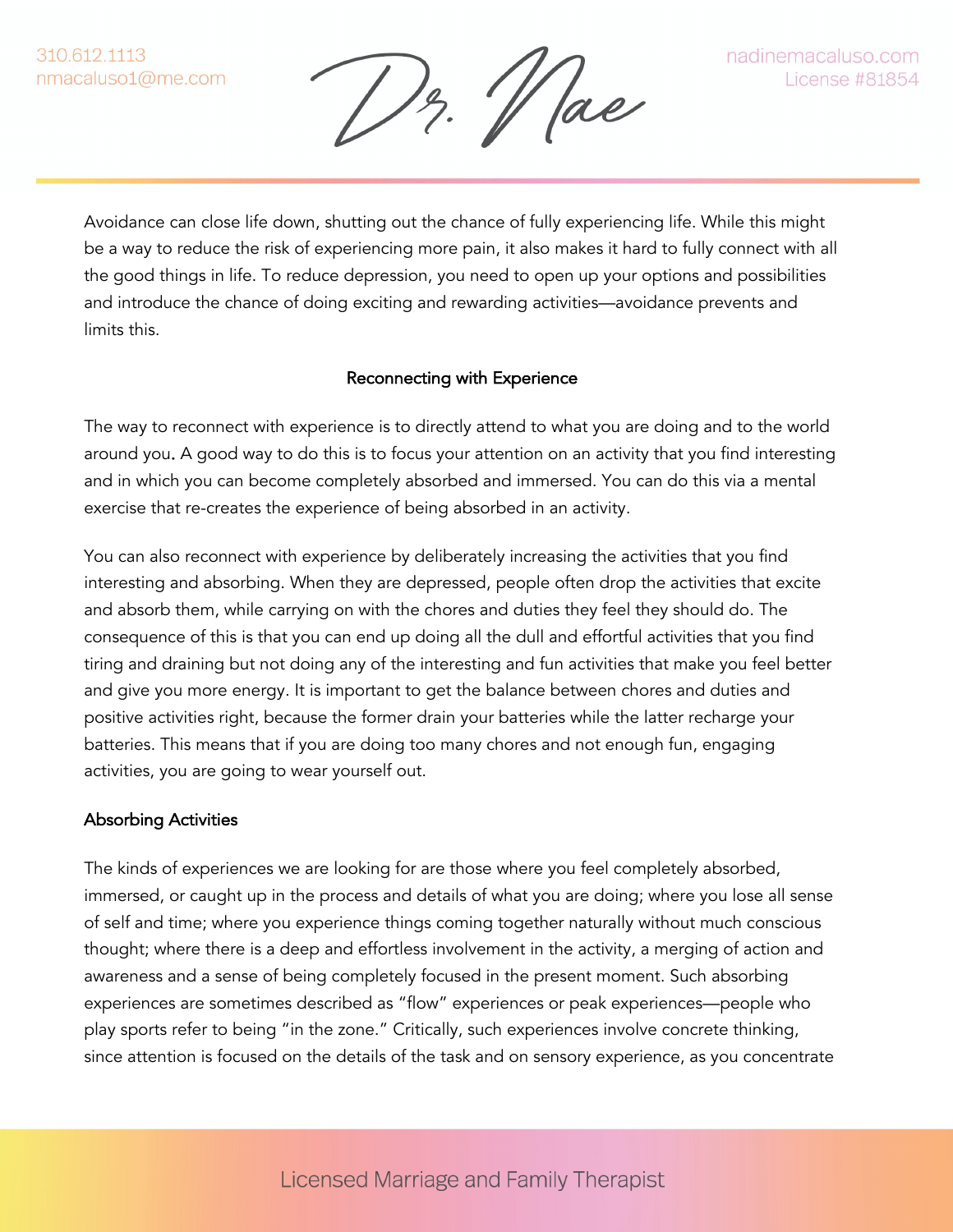12. Vae

on the process and sequence of what is happening. Even more important, such experiences are a very strong antidote to rumination, overgeneralization, and inactivity, and act as a powerful antidepressant.

Different people find different activities absorbing. Absorbing activities can include doing something creative, musical, or artistic, focusing on the natural world, participating in sports, dance, or other challenging physical activities, and taking part in activities that involve intellectual stimulation and learning.

Specific examples include sensation-seeking, high-adrenaline activities like rock climbing, scuba diving, horseback riding, surfing, or sky diving, where you are completely focused on the experience of what you are doing (e.g., focusing on where to put your hands next when rock climbing)*.* 

Or absorbing activities could be creative activities like painting, where you are focused on the patterns of light and dark, the differences in color and texture on the canvas, and where you sense you should put the brush next.

### Activities You Find Absorbing

There is no right or wrong way to become absorbed. Try and think of memories of when you have been completely absorbed in an activity. Use the lines below to write down several examples of times when you have been fully absorbed in what you are doing. Try to be as specific and detailed (concrete) as possible: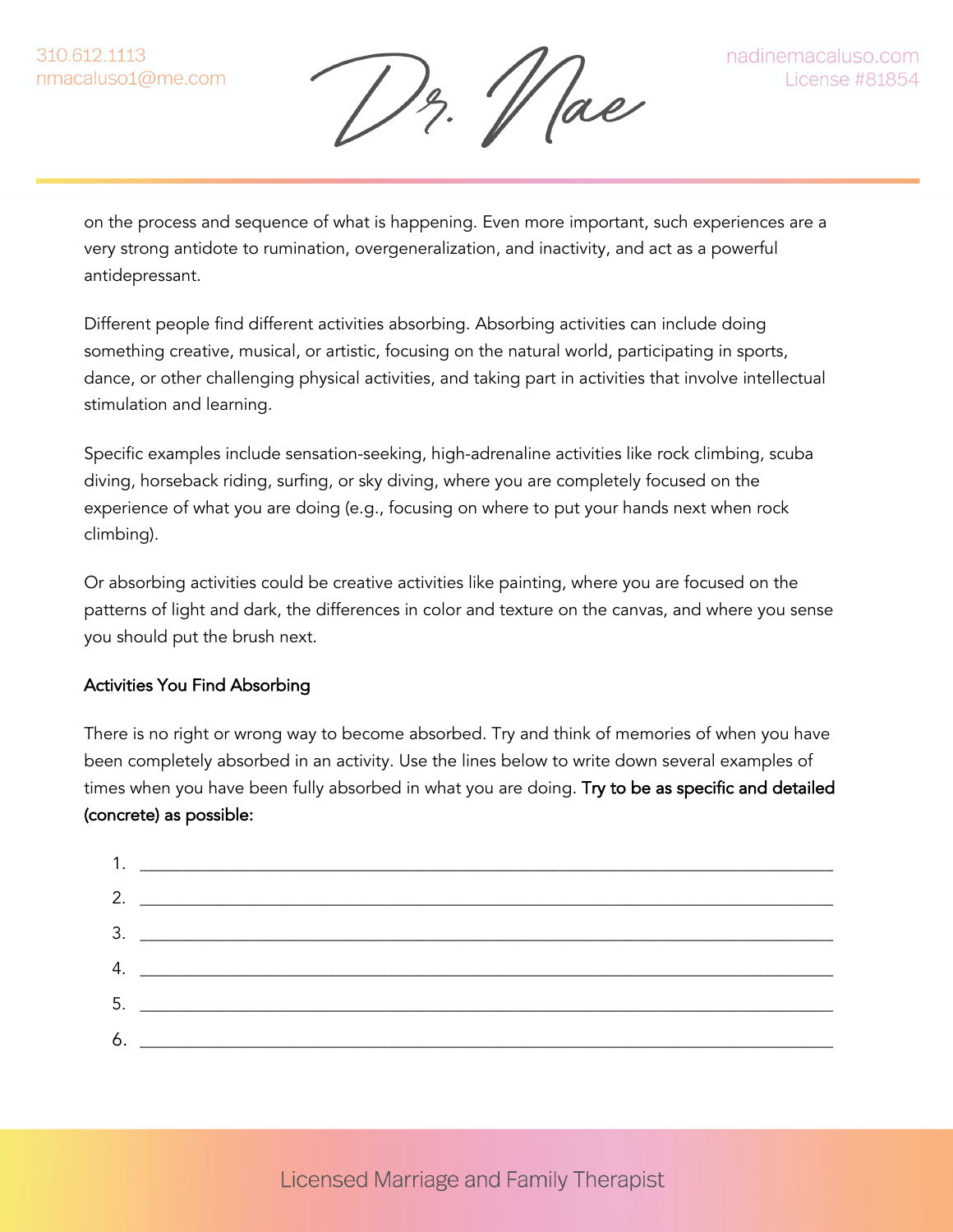12. Vae

#### Common Themes in Absorbing Activities

As you look at these different examples, you might find that there are some elements in common between them. *Positive* absorption is more likely to occur under particular conditions, many of which are under your control:

- There is a balance between the challenge (difficulties and opportunities) of the task and your skills—if the task is too difficult, it is hard to get absorbed, but if it is too easy it will be boring. Ideally, you need to try tasks that are within the reach of your skills while slightly stretching you.
- Your attention is focused on the task at hand—the more you attend directly to what you are doing, the more absorbed and connected you become.
- The activity involves a narrow temporal focus—your attention is focused on the immediate, present moment, on what is happening in the moment right now, rather than on the past and the future.
- There are clear goals, rules, and immediate feedback. It is easier to get absorbed when you know what you are trying to do and for every action you take there is an immediate and direct response—for example, when playing a musical instrument, you immediately hear what note was played; when painting you can directly see the effect of the brush on the canvas.
- The activity is rewarding in itself—what you are doing is valued as an end in itself because the *process* of doing it is interesting, rather than because of what you might achieve *as a result* of doing the activity. For example, playing a sport might feel good as you are doing it because of the feeling in your body, whether you win or lose.
- There is a focus on discovery, learning, growth—you are doing the activity out of curiosity, to see what happens or to learn and improve.
- The activity is consistent with what you value—it reflects what is important and meaningful to you. For example, if you appreciate the natural world, then you might find walking in the country and paying attention to nature absorbing. If you value learning and curiosity, you will be find activities that involve learning more absorbing, for example, learning to play a musical instrument.

#### Your Examples of Absorbing Activities Are an Important Starting Point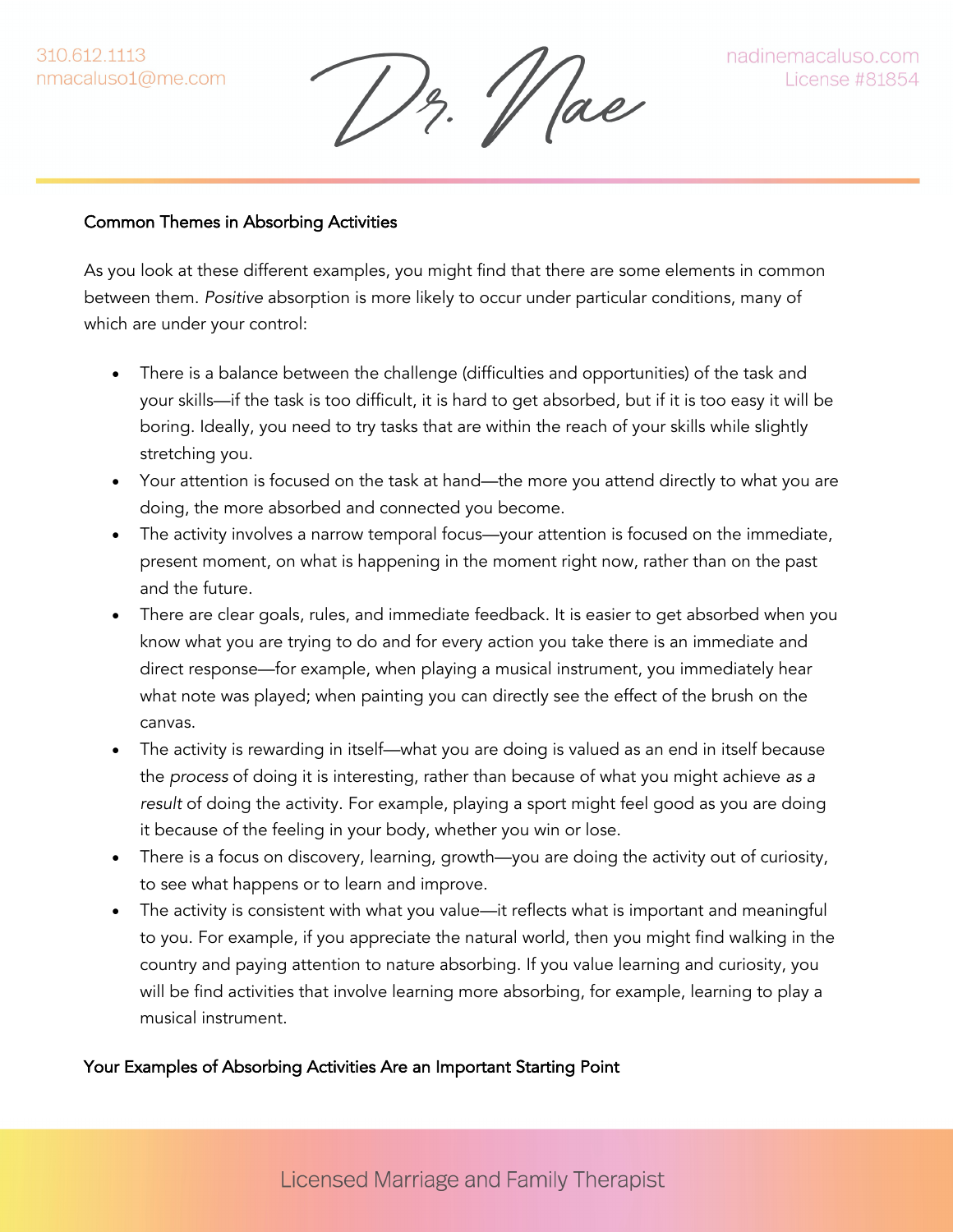Dr. Wae

The examples you listed above provide memories you can use for the mental exercise of imagining and re-creating absorbing activities. During these mental self-help exercises, you will imagine one of these absorbing situations as vividly and as concretely as you can. You imagine that you are there right now, looking out onto the scene, seeing through your own eyes, experiencing the sensations of being in your own body, using all of your senses to become fully aware of your experience in the moment. You can use these exercises to get yourself into a frame of mind where you are more directly connected to experience, in order to practice this skill and as a means to fully experience what you are doing. In addition, the state of mind you have when you are absorbed makes you more motivated to do things and makes it easier to fully experience what you are doing and get more enjoyment from it. It can therefore be helpful to practice the absorption exercise to get yourself into the right frame of mind before starting an activity, to increase your chance of getting started and to increase your enjoyment of what you are doing.

Your examples give you clues as to activities that you can find absorbing and beneficial. Take a look at the examples you listed. How many of these activities have you stopped doing or are you doing less frequently? Write down which of these activities that you would like to do more often below:

| ∽<br>. . |  |
|----------|--|
| ⌒<br>۷.  |  |
| ⌒<br>.ر  |  |

Choose one of these activities and plan how you would start doing it again over the next few weeks. Note down the steps of your plan here:

|                 | Step 1. _______________________ |
|-----------------|---------------------------------|
| Step 2. _______ |                                 |
|                 | Step 3. ________________        |
| Step 4. _____   |                                 |
|                 |                                 |